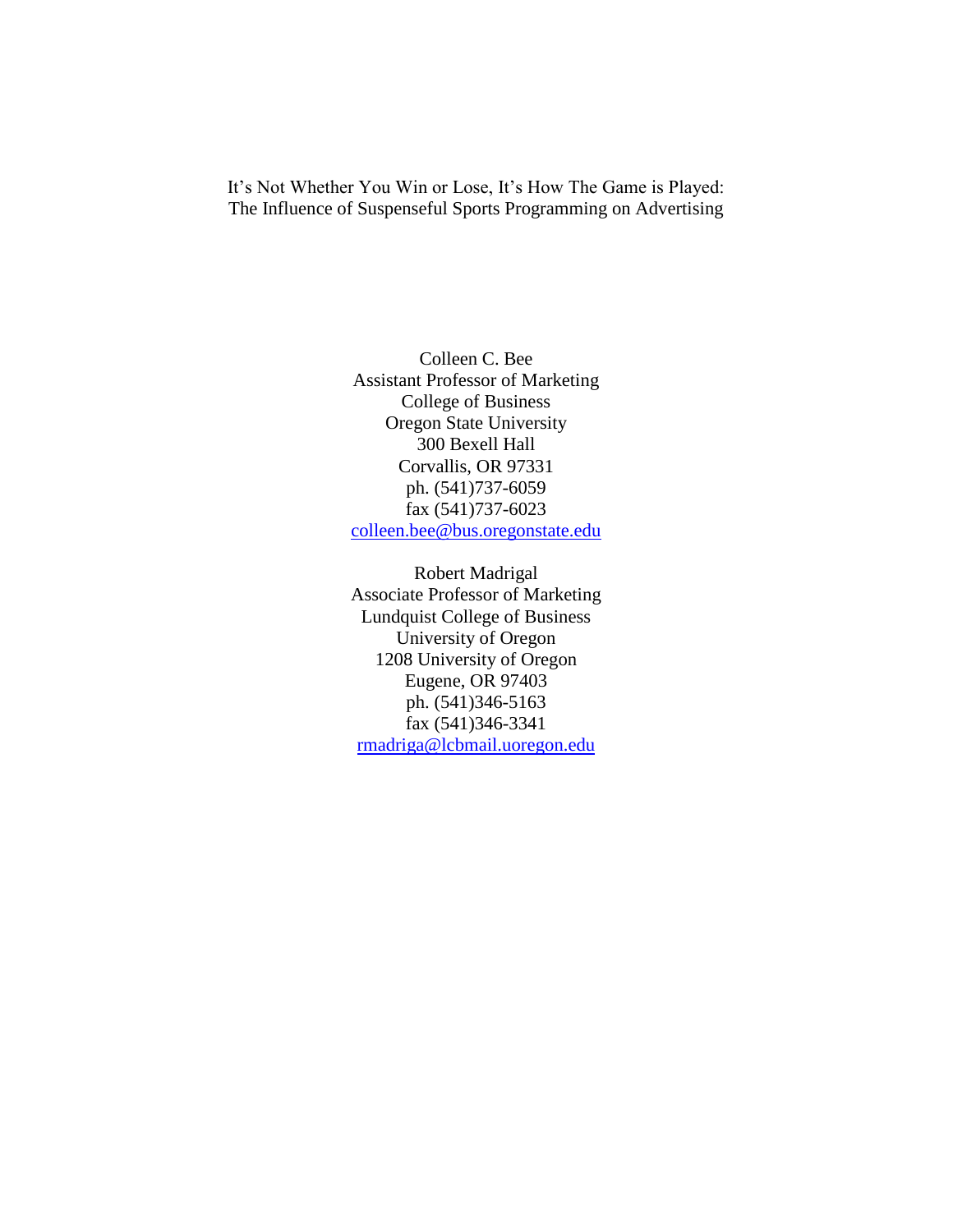Colleen C. Bee (Ph.D., University of Oregon), Assistant Professor of Marketing, College of Business, Oregon State University, [colleen.bee@bus.oregonstate.edu](mailto:colleen.bee@bus.oregonstate.edu)

Robert Madrigal (Ph.D., University of Oregon), Associate Professor of Marketing, Lundquist College of Business, University of Oregon, madriga@lcbmail.uoregon.edu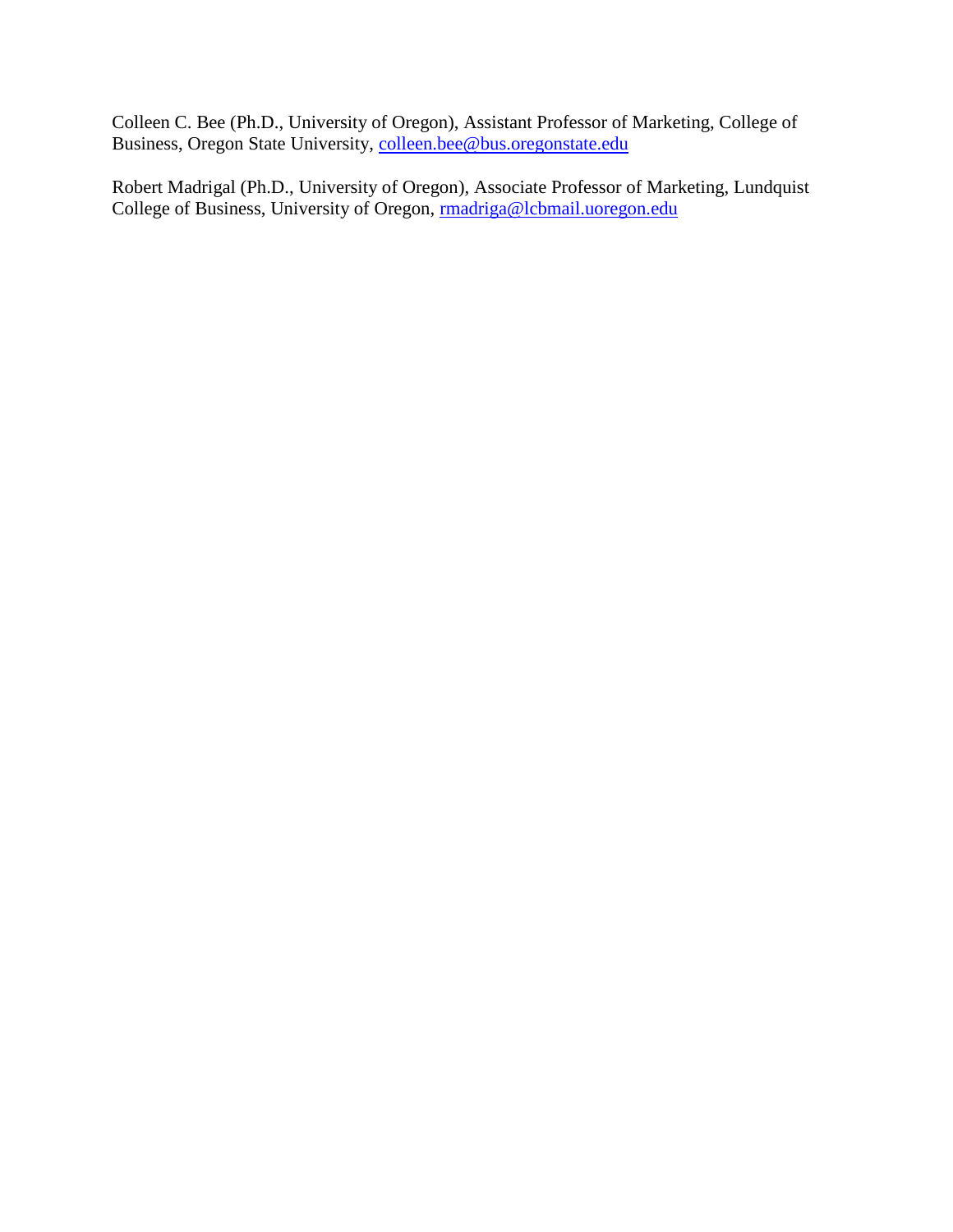It's Not Whether You Win or Lose, It's How The Game is Played: The Influence of Suspenseful Sports Programming on Advertising

The current research investigates the interplay of program suspense, game outcome, advertisement placement, and ad execution on viewer reactions to advertising embedded in sports programming. In support of excitation transfer theory, results indicate that ad emotional response, attitude toward the ad, and attitude toward the brand are heightened immediately following a suspenseful sporting event. Additionally, when considering both program suspense and game outcome, only program suspense was found to influence ad responses. Findings also indicate that congruency between program suspense and ad suspense moderates the influence of programming on responses to advertising such that an effect is found only in the context of suspenseful programming with suspenseful advertising.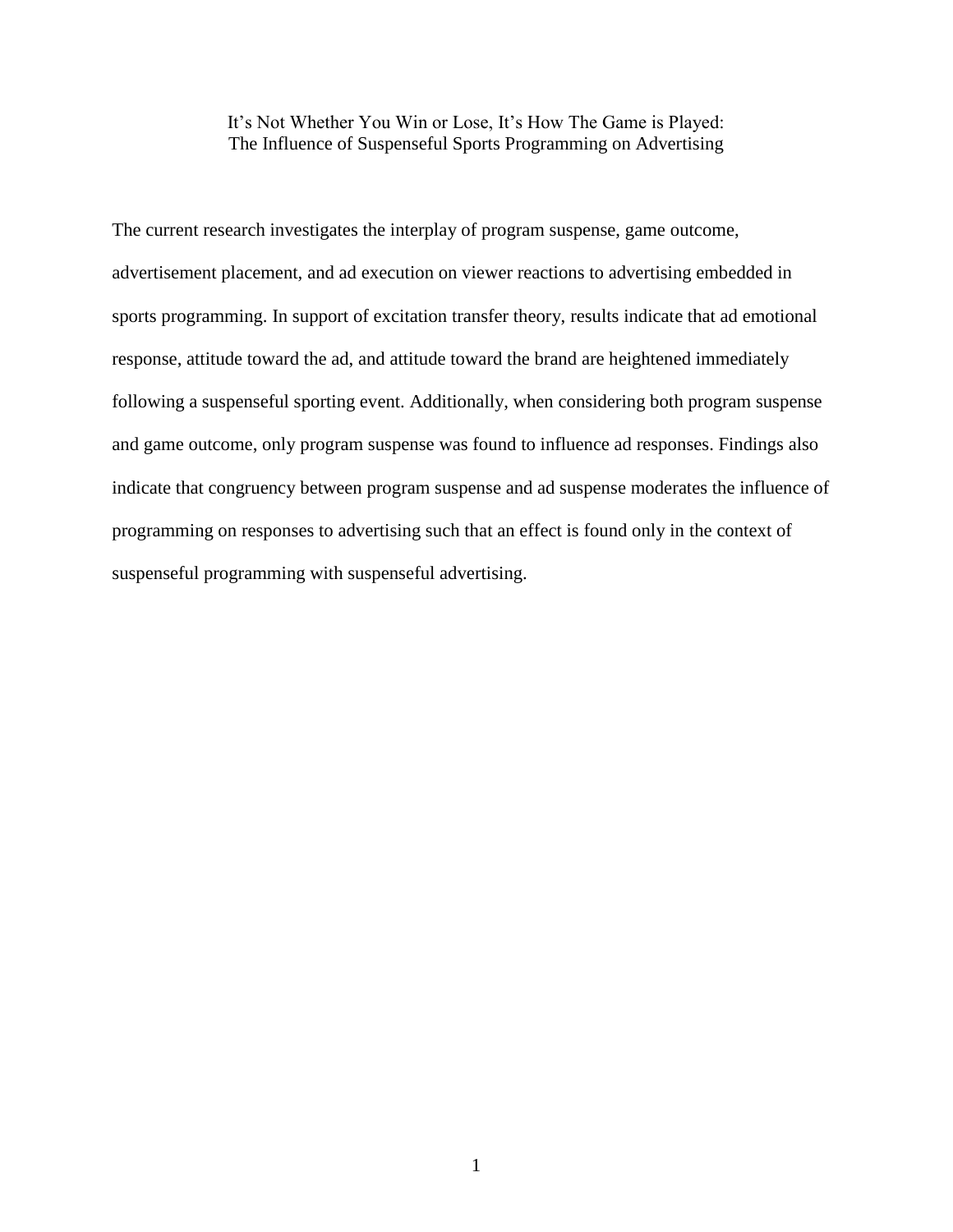From crime dramas to scary movies, suspense plays a central role in many types of television programs. Unique among programs featuring suspense are sporting events (Peterson and Raney 2008). In contrast to scripted programs where the hero typically survives, sporting events are unscripted with action evolving naturally over the course of the program. Suspense builds throughout a highly competitive contest in the form of fearful apprehensions over the possibility that a favorite team might lose. Once an outcome is known, suspense ends. However, regardless of the game"s outcome, the increased arousal associated with suspense decays more slowly and is thought to transfer to subsequent judgments through a process of excitation transfer (Zillmann 1996). The current research investigates how excitation transfer affects viewers" reactions to ads shown both during and following a suspenseful sports program.

In addition to being a central program element, suspense is also frequently used as an advertising tactic designed to capture viewer attention. In differentiating suspenseful advertising from other forms of advertising, Alwitt (2002) identified key characteristics of suspenseful advertisements. Suspenseful commercials may be thought of as mini-dramas with well-defined plots that proceed chronologically. As with other forms of suspense, suspenseful ads typically feature liked characters faced with conflicts that may or may not be resolved satisfactorily. For example, in a Stella Artois ad ("The Piano") viewers are uncertain regarding the outcome of a piano careening down a crowded street. In the final moments, the piano and pianist arrive safely in an art gallery, portraying the "smooth outcome" of Stella Artois. Another example of suspenseful advertising includes Sprint's series of Epic ads, referred to as "mini-movies" that also feature protagonists facing uncertain outcomes.

The current research builds on previous work considering how program context affects viewer response to advertising (e.g., Moorman, Neijens, and Smit 2007; Newell, Henderson, and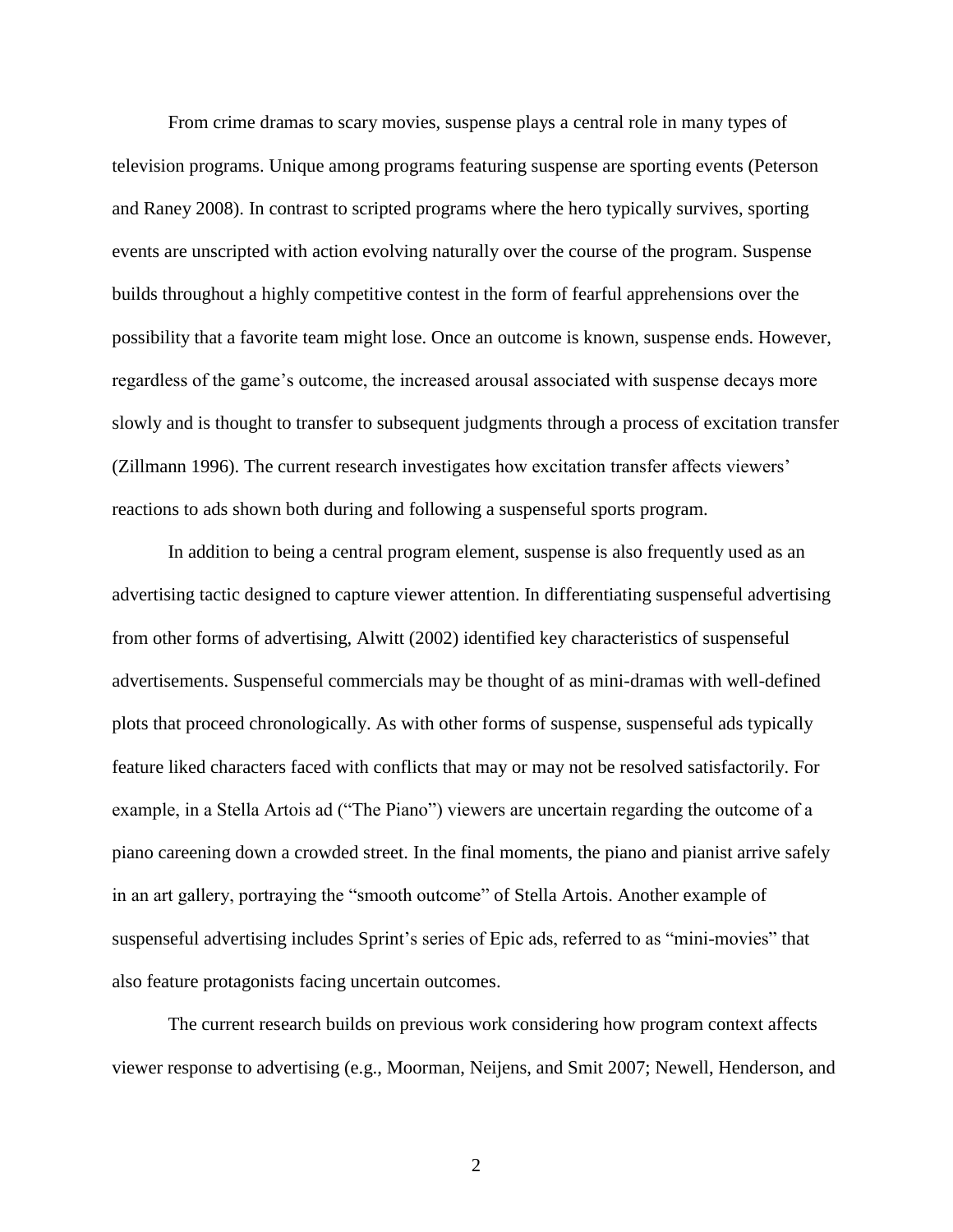Wu 2001). Our contribution is the use of an experimental design to investigate how excitation transfer associated with varying levels of suspense during a sports program affects viewers" responses to embedded commercials, of which some are suspenseful and others are not. In particular, we are interested in differential effects in viewers" emotional responses to the ad, as well as their attitude toward the ad and attitude toward the brand. We also consider how viewers' responses may be moderated by the contest"s outcome. Our design allows us to investigate effects arising from the differential placement of ads, both before and after the outcome becomes known.

# **THEORETICAL BACKGROUND**

Only two studies were found that considered advertising embedded in suspenseful programming. Kennedy (1971) suggested that a suspenseful (vs. comedic) film would create a greater need for closure. Therefore, programming and ad position were posited to influence ad effectiveness such that ads in the closing position of a suspense (vs. comedic) film would be more effective. However, results indicated no program content differences based on ad position. In a later study, Soldow and Principe (1981) found that ad effectiveness in suspenseful programs was moderated by ad position. Attitudes for the first ad following a suspenseful episode were more positive that those for subsequent ads. Although ad order was not varied, such an effect implies that suspenseful programming may differentially affect viewers' responses to ads.

In the context of sports programming, prior research has investigated the extent to which viewers are able to recall advertisements placed in major sporting events such as the Super Bowl (Lord and Putrevu 1996; Newell, Henderson, and Wu 2001; Pavelchak, Antil, and Munch 1988) and the European Soccer Championships (Moorman, Neijens, and Smit 2007). The use of a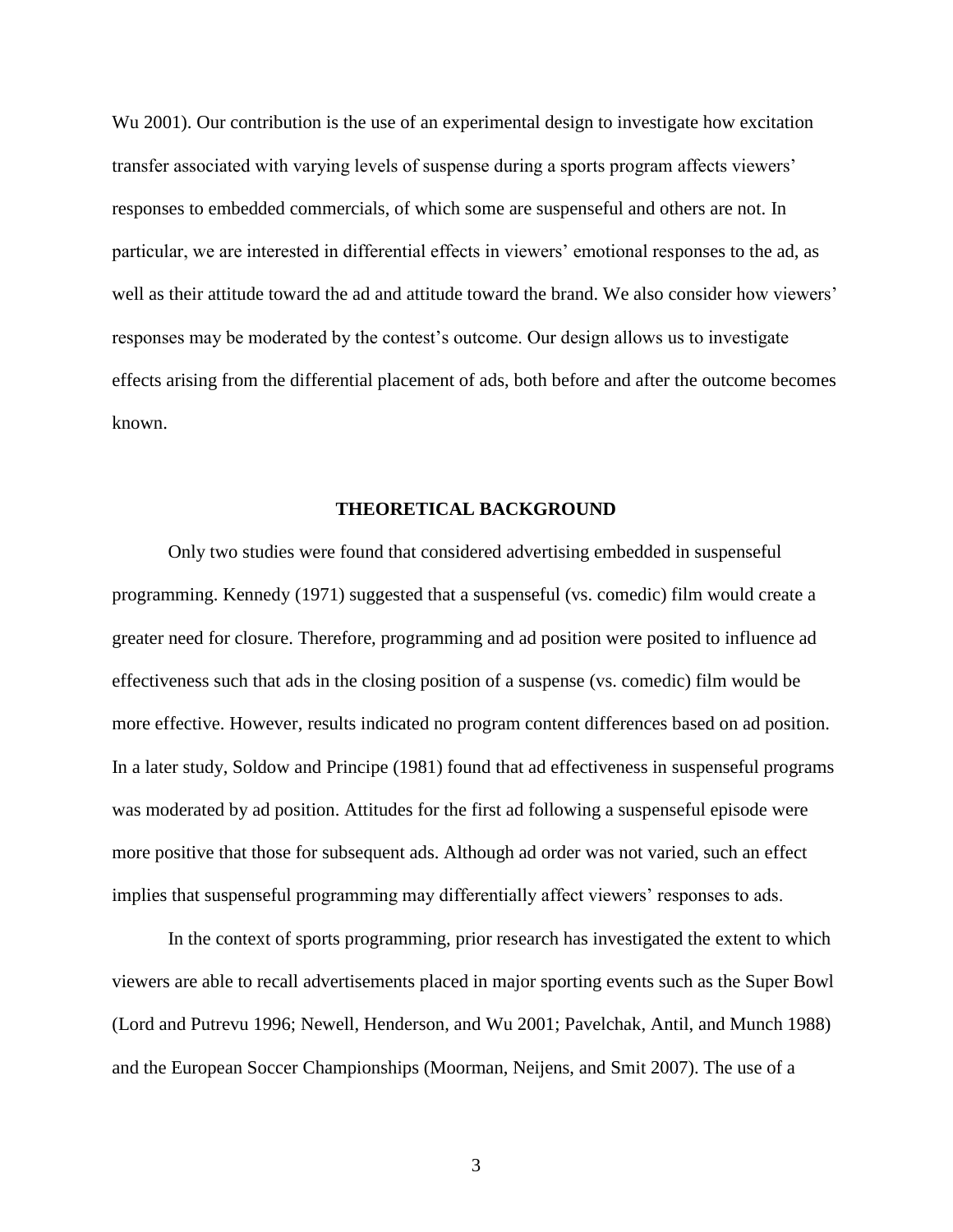naturalistic context is a major strength of this research, but a limitation is that it does not experimentally control for game elements or the ads aired during the games. Thus, the literature would benefit from an experimental approach that manipulates game suspense, game outcome, ad suspense, and ad placement.

In investigating the effect of suspenseful programming, it is important to also consider arousal, a construct that has received considerable attention in the advertising literature (e.g., Broach, Page, and Wilson 1995; Gorn, Pham, and Sin 2001; Mattes and Cantor 1982; Shapiro, MacInnis, and Park 2002; Singh and Churchill 1987). Arousal refers to a state of felt psychological and physiological activation (Broach, Page, and Wilson 1995; Singh and Churchill 1987). Although suspense and arousal are positively correlated over the course of a highly competitive contest, the key distinction between the two is how each is affected by an outcome. Specifically, the period of cognitive and excitation adjustment differs following an outcome. Viewers" cognitive adjustment to an outcome occurs fairly rapidly and feelings of suspense immediately transition to affective (Madrigal 2008) and evaluative (Gan et al. 1997) responses that correspond to the favorability of an outcome. In contrast, excitation adjustment (i.e., arousal) occurs more slowly. According to Zillmann"s (see 1996 for a review) excitation transfer theory, the sympathetic excitation (i.e., arousal) that viewers feel when they believe their favorite team may actually lose builds throughout the contest. Because sympathetic excitation decays more slowly, it persists even after the outcome becomes known. Heightened levels of this type of arousal are then transferred to subsequent reactions. In effect, the residual arousal that has not had time to completely decay "piggybacks" onto viewers' reactions to subsequent stimuli.

The excitation transfer paradigm has been used in previous advertising research to explain consumer reactions to various types of stimuli, such as music (Gorn, Pham, and Sin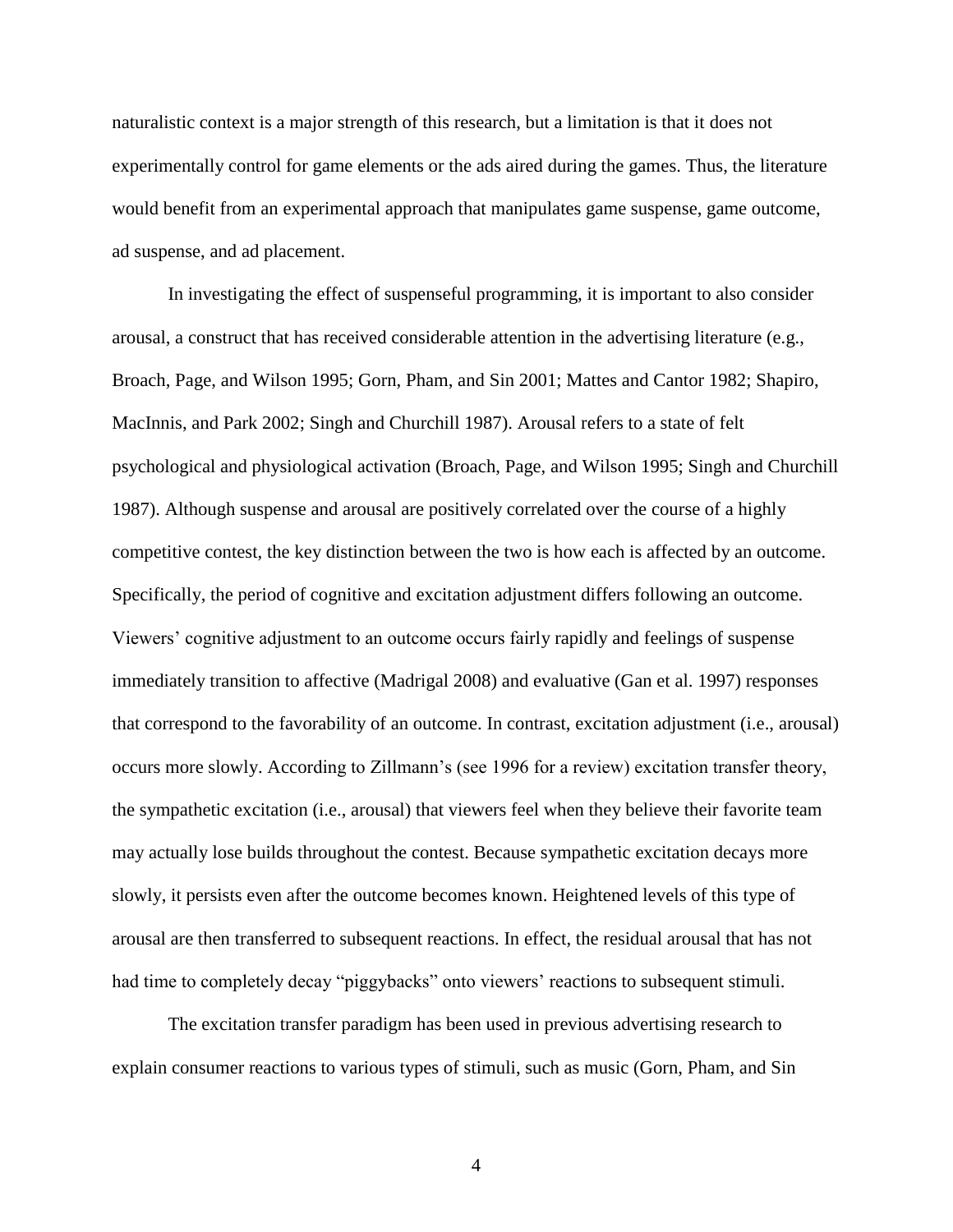2001), arousing film (Mattes and Cantor 1982), and general television programming (Moorman, Neijens, and Smit 2005). In each case, compared to less arousing stimuli, advertising reactions were intensified in a manner consistent with excitation transfer following highly arousing stimuli. Excitation transfer has also been used to explain how the positive effects of an appreciated or interesting program lead to more favorable attitudes (De Pelsmacker, Geuens, and Anckaert 2002). Consistent with this line of reasoning, we expect that the arousal derived from a highly suspenseful sporting event will transfer to viewers' emotional and attitudinal responses to an ad. Emotional response is a key element in the experience of suspense and excitation transfer (Zillmann 1996). Additionally, emotional response, attitude toward the ad and the brand are important in determining an ad"s effectiveness (e.g., Aaker and Stayman 1990; Edell and Burke 1987; Moorman, Neijens, and Smit 2002; Murry, Lastovicka, and Singh 1992).

The transfer of excitation to subsequent reactions requires a grand resolution that is marked by an unequivocal ending to the suspense episode. The reason for this is that it is in the moments immediately preceding an outcome when empathic distress and its associated arousal reach its peak. As noted, although viewers' cognitive adjustment to the outcome occurs immediately, the excitation resulting from heightened levels of empathic distress decays more slowly. It is this residual excitation that is transferred to subsequent responses.

We therefore hypothesize that viewers' reactions will be most pronounced for the first ad shown immediately after the conclusion of a highly suspenseful sporting event. Excitation transfer will not affect ads shown prior to a grand resolution or when the program elicits little or no suspense. Additionally, we do not expect arousal to transfer to ads appearing later in the same pod immediately following the event"s conclusion. Such an effect is consistent with the idea that program-induced affect diminishes over the course of a commercial break (Coulter 1998) and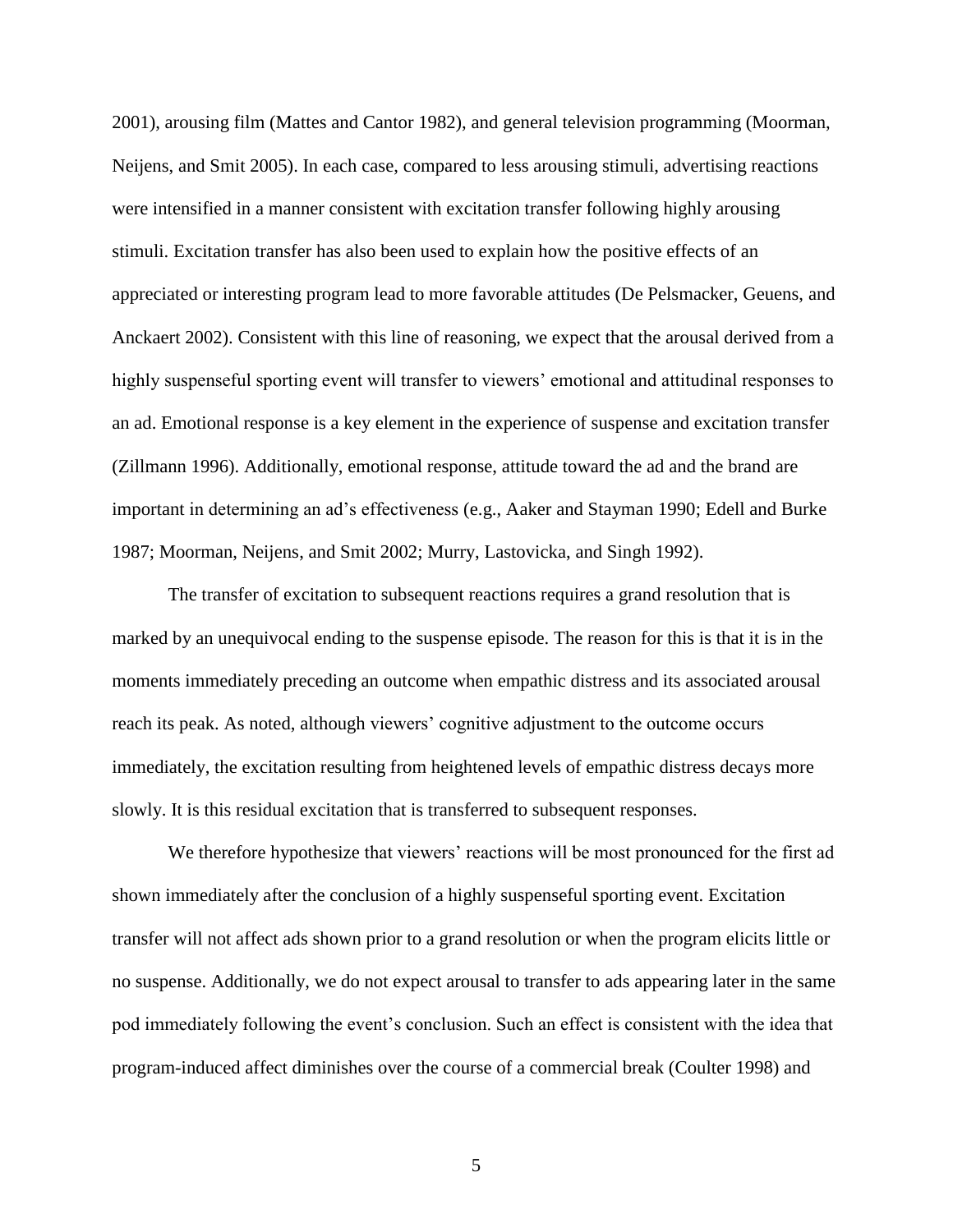that ads located at the end of a pod are least affected by program content (Murry, Lastovicka, and Singh 1992). We therefore propose the following interaction:

**H1:** The ad positioned immediately following the conclusion of a high-suspense program will elicit (a) greater ad emotion, (b) a more favorable attitude toward the ad  $(A_{ad})$ , and (c) a more favorable attitude toward the brand  $(A_{br})$  than will ads positioned prior to the conclusion, later in the pod following the conclusion, or in a low-suspense program.

The first hypothesis investigates the way in which program-induced arousal affects viewer response based on program suspense and ad positioning. Not considered were effects attributable to hedonically valenced responses to an outcome. The reason for this is that an outcome would have had no effect on ads shown in the middle of the program because the game was not yet over. However, outcomes are nevertheless important to consider because they have been shown to influence mood (Hirt et al. 1992; Zillmann 1996), an important predictor of ad evaluation. For example, program-induced positive (vs. negative) mood has been found to increase the time spent processing an ad (Aylesworth and MacKenzie 1998), improve ad effectiveness and recall (Goldberg and Gorn 1987), and create more favorable attitudes (Moorman, Neijens, and Smit 2005; Prasad and Smith 1994). However, it is not only important to examine the separate effects of program-induced mood and arousal on advertising but also their combined effects. Very little research has explicitly examined their independent and interactive effects and previous research accounting for both is inconsistent (Broach, Page, and Wilson 1995; Gorn, Pham, and Sin 2001; Shapiro, MacInnis, and Park 2002).

Research on excitation transfer would suggest a main effect of program suspense such that the effect of arousal is independent of outcome-induced valence. Thus, viewers" emotional responses and attitudes are expected to be more favorable following a high (vs. low) suspense program regardless of outcome. Such a view is consistent with Singh and Hitchon (1989) who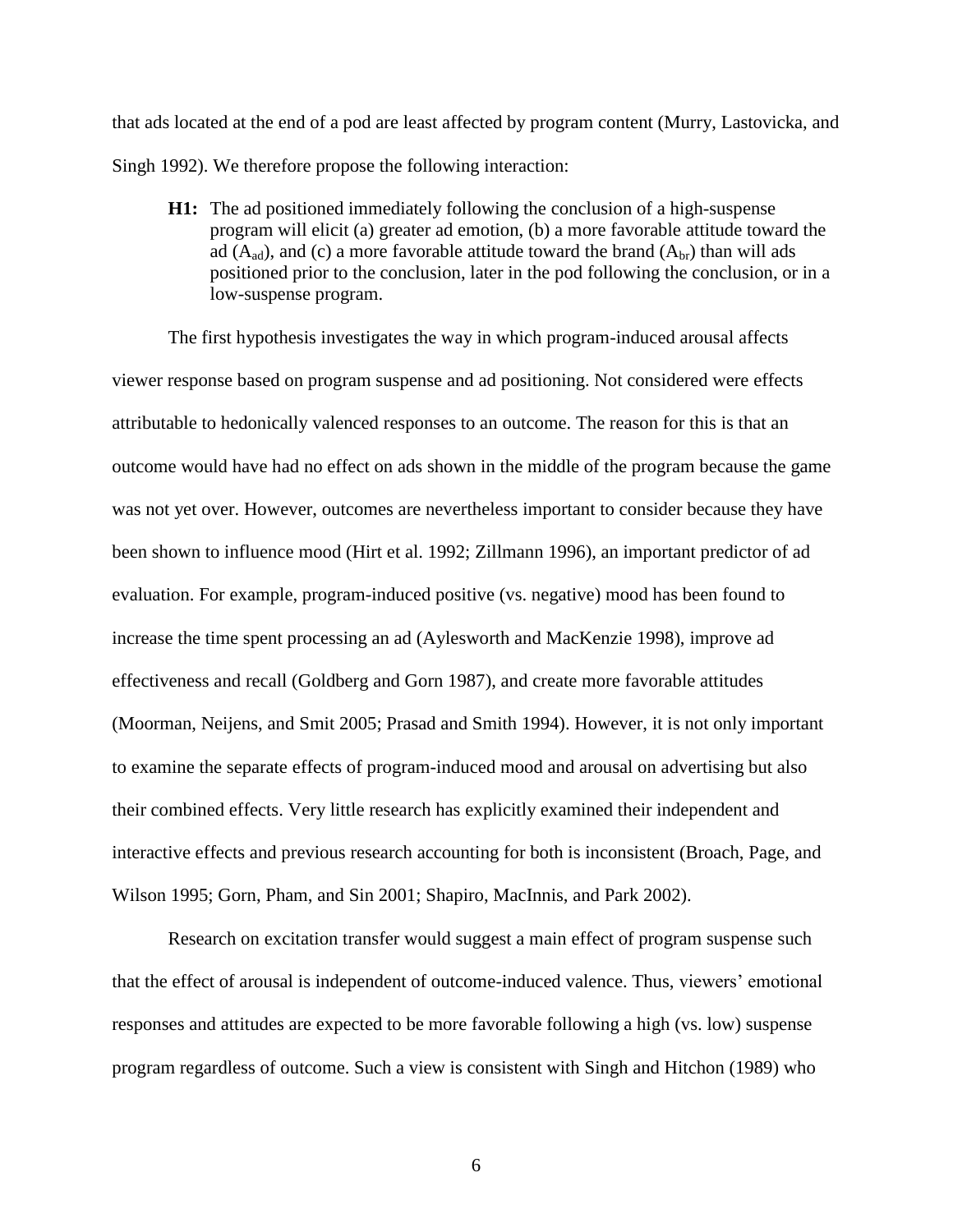state that hedonic valence is irrelevant to ad evaluations given a high state of arousal. Subsequent empirical work has given credence to this claim (Gorn, Pham, and Sin 2001; Shapiro, MacInnis, and Park 2002). For example, related to suspense and game outcomes, Newell, Henderson, and Wu (2001) found that outcome did not have an effect on advertising recall in a high-suspense game. Thus, there is the potential for a main effect of program suspense.

Yet, other research suggests that how an outcome is appraised does matter. In particular, the increased arousal associated with suspense intensifies both positive and negative responses to an outcome (Madrigal et al. 2011; Zillmann 1996). Accordingly, it is possible that differences in ad responses will be polarized between winners and losers under conditions of high suspense, whereas such differences will be minimal following a low-suspense contest. Consistent with this idea, Aylesworth and MacKenzie (1998) found that mood valence differentially affected ad responses after controlling for a moderately high level of arousal. Similarly, although not considering mood valence per se, Broach, Page, and Wilson (1995) found that ad responses were polarized in a highly arousing program in the direction of program evaluation such that ads embedded in a pleasant program were evaluated more favorably than those in an unpleasant program. Both studies suggest the possibility that the valence arising from a contest"s outcome may interact with program suspense. Given the lack of clear direction based on previous research, we predict that the main effect of program suspense on viewers' ad responses will be moderated by outcome.

**H2:** Following the conclusion of a highly suspenseful program, a significant difference will be found between those exposed to a win versus a loss. Those exposed to a high-suspense win (vs. loss) will report (a) greater ad emotion, (b) more favorable  $A_{\text{ad}}$ , and (c) more favorable  $A_{\text{br}}$ . No such difference is expected under conditions of low suspense.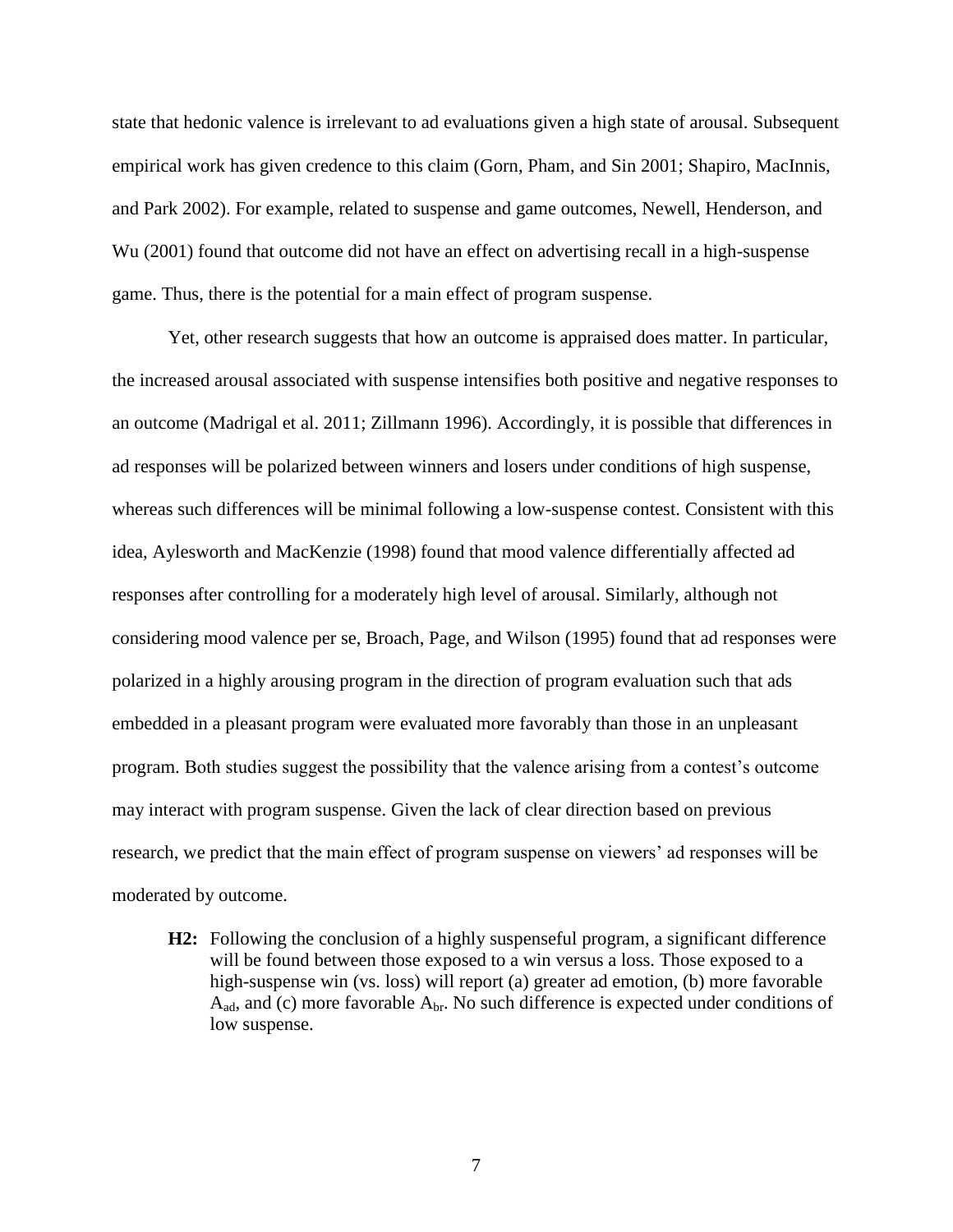Thus far, we have proposed that the heightened excitation associated with a highly suspenseful program will elicit stronger viewer responses to ads shown immediately upon the program"s conclusion. Additionally, we posited that ad responses would be sensitive to the interactive effect of program suspense and outcome. The effects of program suspense on advertising may also depend on ad execution. For example, prior work suggests that the congruency between programming and advertising in creative execution or affective tone results in a more favorable response (e.g., Dahlén 2005; De Pelsmacker, Geuens, and Anckaert 2002; Kamins, Marks, and Skinner 1991; Moorman, Neijens, and Smit 2002). We add to this literature by considering how program and advertising suspense interact to influence ad responses.

Although the possible points of overlap between an ad and program are far reaching, we focus on only one facet of congruence – suspense. For our purposes, congruence is thought to exist when a suspenseful ad is paired with a program that is also high in suspense. Just as suspenseful programs are evaluated more favorably (Zillmanm 1996), so too are suspenseful (vs. non-suspenseful) ads (Alwitt 2002). It therefore follows that congruency in program and ad suspense will have a positive effect on advertising responses. Specifically, we expect that heightened viewer perceptions of program suspense will only affect suspenseful advertising in the context of a high-suspense program (vs. low-suspense program and nonsuspenseful ads). Thus, the following interaction is offered:

**H3:** In the context of a high-suspense program, (a) ad emotion, (b)  $A_{ad}$ , and (c)  $A_{br}$  for suspenseful ads will be positively predicted by perceived program suspense. No such effect is expected when suspense is low for either the program or the ad.

#### **METHOD**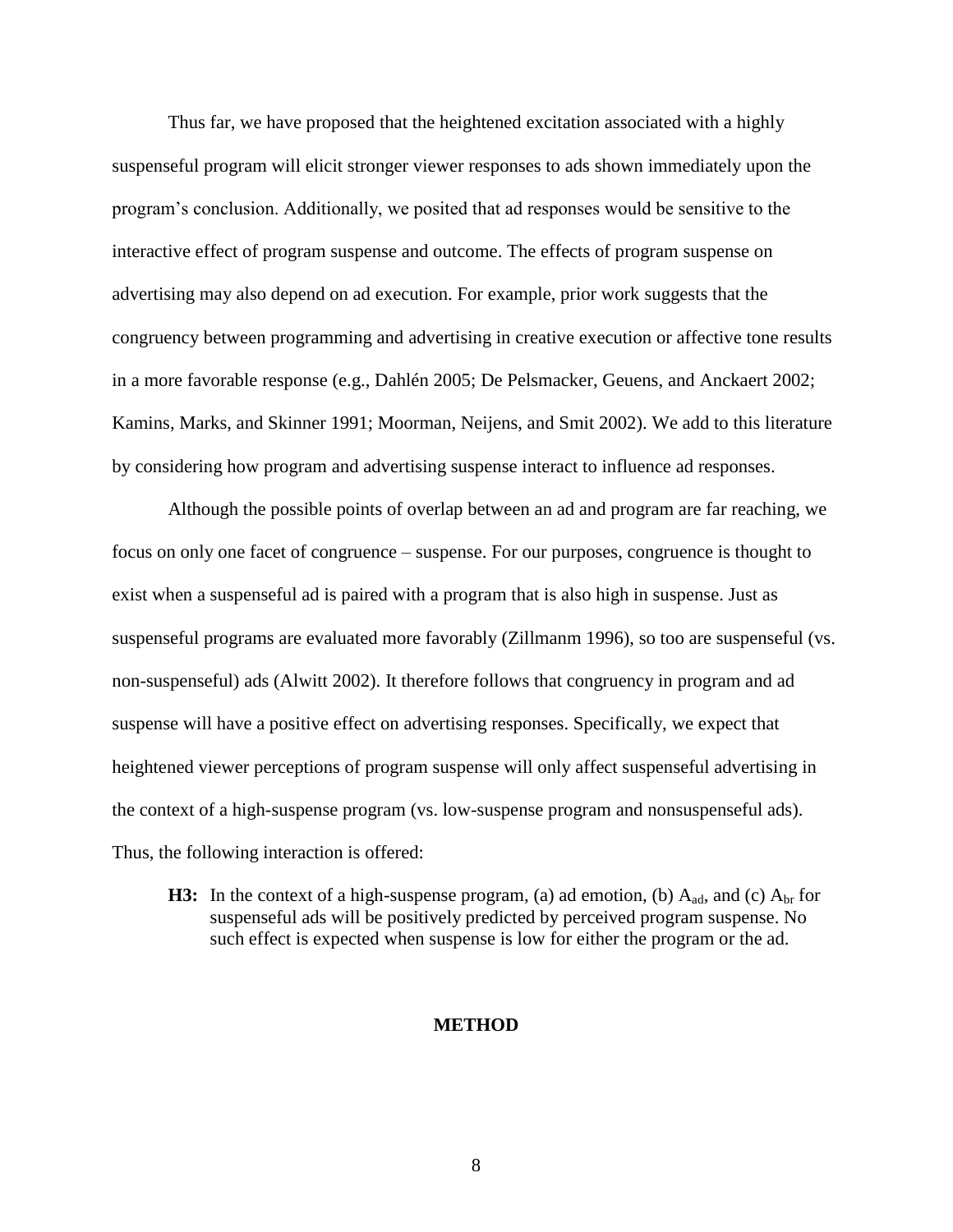The purpose of the current research was to examine program-advertising transfer and congruency effects. Therefore, an experimental design that exposed respondents to a sporting event program with embedded advertising was chosen. The study manipulated four factors, two within-subjects and two between-subjects. The within-subjects factors were ad position (two ads placed in the middle of the program and two ads placed immediately following the program) and ad execution (suspenseful and nonsuspenseful). The between-subjects factors were program suspense (high suspense vs. low suspense) and outcome (win vs. loss). Order and execution of the four ads were counterbalanced across respondents and within ad placements. The dependent variables were three advertising response variables: emotional response toward the ad, attitude toward the ad, and attitude toward the brand.

# *Procedure*

The study was conducted in a computer laboratory setting with 112 undergraduates who received partial course credit. Students participated in small groups and did not interact during the experiment. Participants were randomly assigned to the various conditions. Stimuli were presented via a video projector and data were collected with an online survey. Upon completion of an introductory survey, participants followed a procedure similar to that used by Goldberg and Gorn (1987) where they watched the first half of the program, followed by two ads, the conclusion of the program, and then the final two ads. After viewing each ad, participants completed the ad response measures. Following the final ad survey, respondents completed a post-event survey. In addition, a separate sample (i.e., control group, *n* = 56) was exposed to only the four ads. The control group followed a similar data collection procedure, including a lab setting, small group participation, the same counterbalanced ads presented via video projector,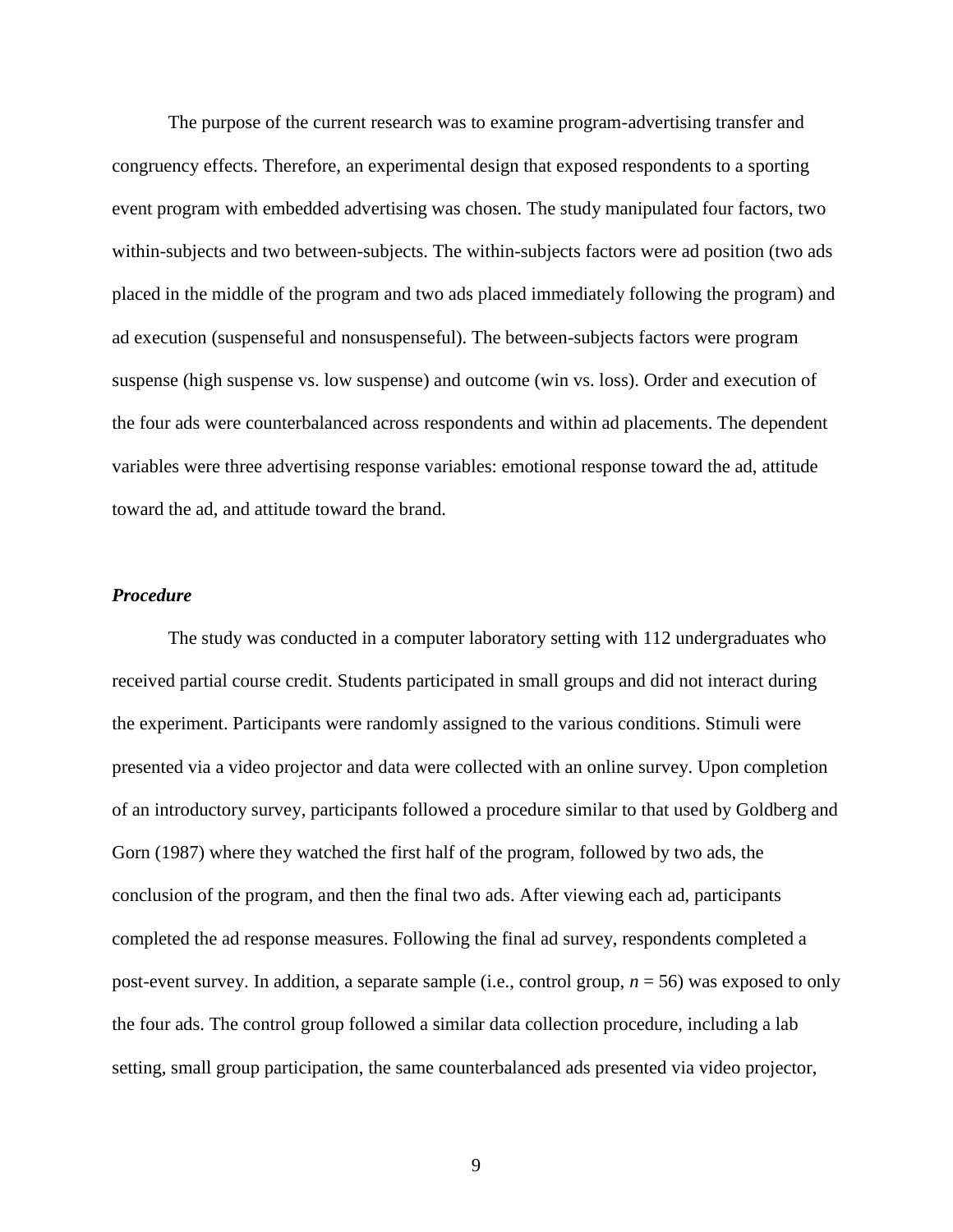and the use of an online survey for the ad response measures. Ad response measures for the control group were collected following the viewing of each ad. Those in this group did not view the program or complete the introductory and post-event surveys.

#### *Stimuli*

*Program Suspense and Outcome.* Participants watched video footage from one of two games involving the men"s basketball team from their own university, a high-suspense game and a low-suspense game. The games and final outcomes were edited so as to create four different "mini-games", each consisting of two four-minute halves. In the high-suspense win (loss) condition, the point total was extremely close throughout both halves with the home team winning (losing) in the final seconds. In the low-suspense win condition the home team jumped out to a quick lead and increased the lead throughout whereas in the low-suspense loss condition the home team dropped behind immediately and continued to fall further behind throughout the second half. The only audio was a recitation of the running score after each basket was scored. The running score was also displayed in the right bottom corner of the screen. To enhance suspense, the remaining time left in the period was displayed above the running score as a small horizontal box that gradually filled throughout the period as time expired (Alwitt 2002).

*Ad Execution.* Ad execution was varied by level of suspense. Based on the structural characteristics identified by Alwitt (2002), eight real television ads were pretested. From this group, two ads highest in suspense and two ads lowest in suspense were selected (see Table 1 for descriptions). Also, the placement of suspenseful and nonsuspenseful ads was counterbalanced and evenly distributed across respondents and ad positions.

Place Table 1 about here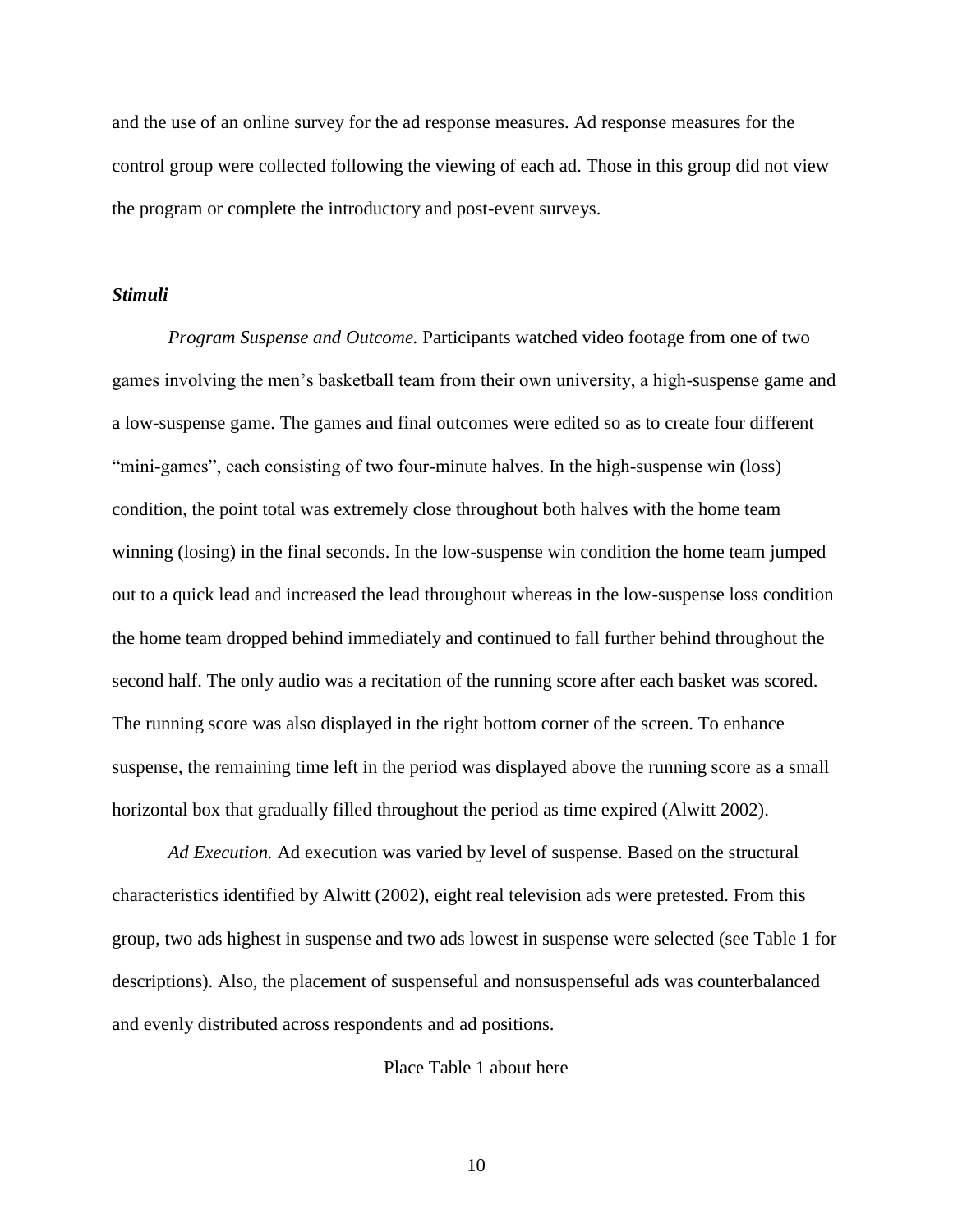*Ad Position.* Two ads were shown following the first half of the game (ad position 1a and ad position 1b) and two ads were shown immediately after the game (ad position 2a and ad position 2b). In order to reduce effects due to featured brands, product categories, or ad characteristics, each ad and ad execution was evenly distributed across ad positions and respondents. Although many other possible ad orders exist, eight different orders were used that evenly distributed suspenseful and nonsuspenseful ads across each ad position (1a, 1b, 2a, and 2b). A suspenseful ad was placed in the first ad position and a nonsuspenseful ad was placed in the first ad position in four of the eight ad orders. This procedure was followed for the highsuspense program, low-suspense program, and control group so that the ads and ad execution styles were evenly distributed across all ad positions for each program context and the control group (see Table 2).

#### Place Table 2 about here

#### *Measures*

*Emotional Response toward the ad (Ad emotion).* Emotional response is defined as a positive affective response to the viewing of an ad. Respondents were asked the extent to which they felt the following emotions while watching the ad(s): joyful, pleased, excited, thrilled, happy, enthusiastic, and relieved. Factor analysis revealed one common factor with variance explained ranging from 74% to 79%. Cronbach's alpha across ads for the seven-item scale ranged from .94 to .96 (*M* = 3.32).

*Attitude toward the ad (Aad).* Three 7-point semantic differential scales measured attitude toward each ad: very bad/very good; very unfavorable/very favorable; very negative/very positive. Cronbach's alpha across ads ranged from .92 to .97 ( $M = 4.53$ ).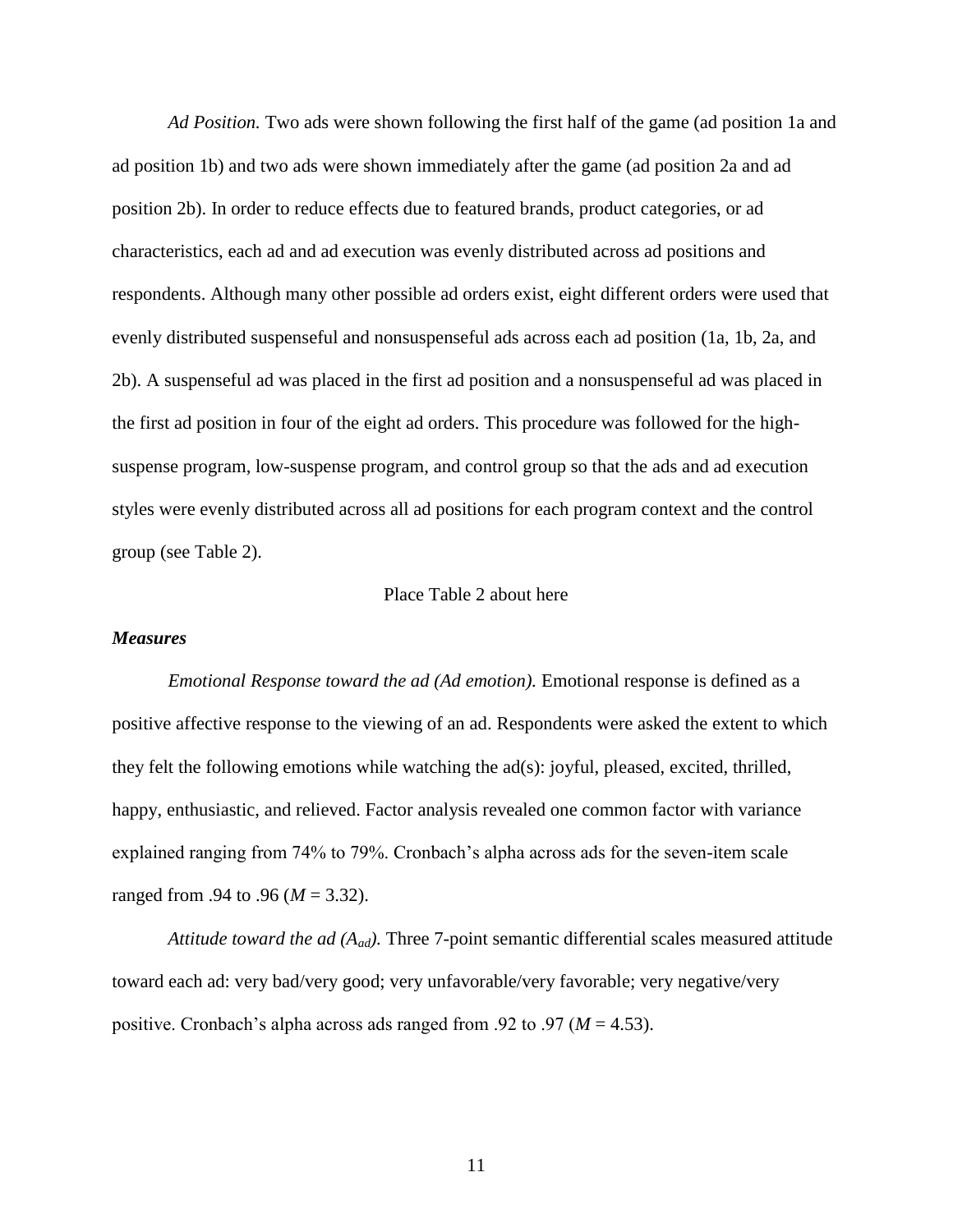*Attitude toward the brand*  $(A_{br})$ . Three 7-point semantic differential scales were used to measure attitude toward each brand: very bad/very good; very unfavorable/very favorable; very negative/very positive. Cronbach's alpha across ads ranged from .96 to .98 ( $M = 4.75$ ).

*Perceived Program Suspense.* Perceived program suspense is used as a predictor of advertising responses and as a manipulation check. Adapted from Alwitt (2002), it was measured post-hoc by asking respondents to indicate their response to the program: I was curious about how this game would turn out, this game had suspense, I was unsure of what would happen until the very end of the game, each measured using a 5-point scale ranging from 1 (strongly disagree) to 5 (strongly agree). Cronbach's alpha was .76 ( $M = 3.67$ ).

*Covariates.* Two covariates were assessed: advertising suspense and fan identification. Perceived advertising suspense was assessed by asking respondents the extent to which they agree the ad used suspense as an appeal, measured on a 5-point strongly disagree/strongly agree scale. In addition to assessing suspense as an ad appeal, several other common ad appeals were also listed (i.e., humor, sex, fear, patriotism, sentimental, logic). This measure of advertising suspense was also used as a manipulation check. Fan identification was assessed by asking respondents to indicate on a 5-point scale how strongly they disagree (1) or agree (5) with the following six statements: when someone criticizes *insert school* athletic team, it feels like a personal insult; I am very interested in what others think about the *insert school* athletic teams; when I talk about a *insert school* athletic team, I usually say 'we' rather than 'they'; the successes of the *insert school* athletic teams are my successes; when someone praises a *insert school* athletic team, it feels like a personal compliment; and I would be upset if a story in the media criticized a *insert school* athletic team. Cronbach"s alpha for the scale was .82 (*M* = 3.41).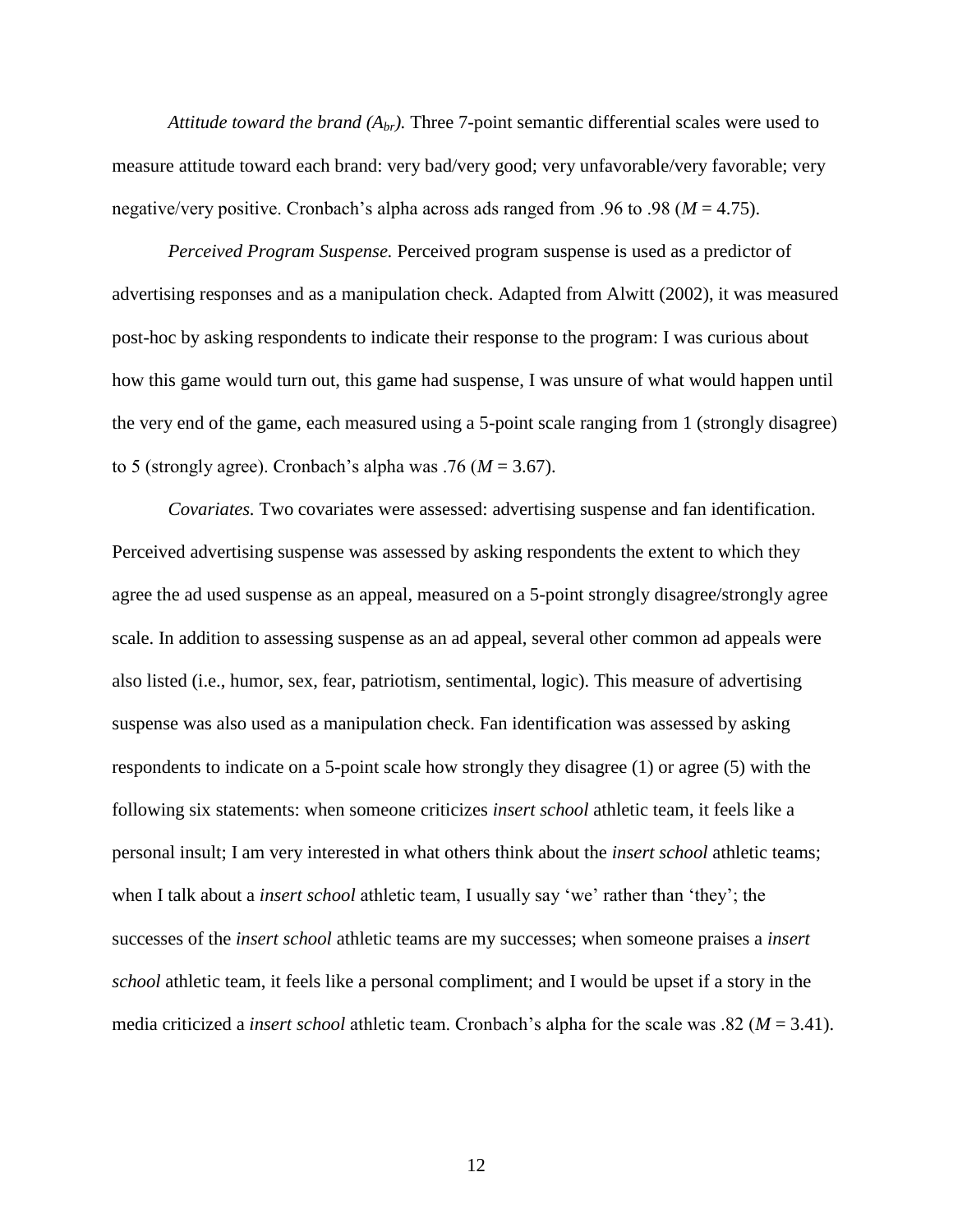*Manipulation Checks.* In addition to the program and advertising suspense manipulation checks already discussed, mood and arousal were assessed in response to the program on a 7 point scale ranging from 1 (do not feel at all) to 7 (feel a great deal). Positive mood included feeling happy, pleased, and joyful ( $M = 3.50$ ,  $\alpha = .92$ ); negative mood included feeling disappointed, discontented, and down-hearted ( $M = 3.85$ ,  $\alpha = .85$ ); and arousal included feeling excited, thrilled, and enthusiastic ( $M = 3.61$ ,  $\alpha = .92$ ).

#### **RESULTS**

#### *Manipulation Checks*

The two ads deemed as being most suspenseful did not vary in advertising suspense ( $p =$ .43), nor did the two ads found to be least suspenseful differ from one another  $(p = .12)$ . The ad suspense manipulation was also supported by a significantly greater level of advertising suspense for the two suspenseful ads ( $M = 4.11$ ) compared to the two nonsuspenseful ads ( $M = 2.28$ ;  $t(111) = 17.66$ ,  $p < 01$ ). Similarly, in the control group, the two suspenseful ads ( $M = 3.92$ ) were perceived as more suspenseful than the two nonsuspenseful ads ( $M = 1.73$ ;  $t(55) = 15.02$ ,  $p <$ .01). Consistent with the program suspense manipulation, a close scoring game elicited significantly greater suspense ( $M = 4.04$ ) and arousal ( $M = 4.22$ ) than a blowout game ( $M<sub>subense</sub> =$ 3.29;  $t(110) = 4.53$ ,  $p < .01$ ;  $M_{\text{arousal}} = 3.01$ ;  $t(110) = 4.00$ ,  $p < .01$ ). A win resulted in a significantly more positive ( $M_{\text{win}} = 4.57$  vs.  $M_{\text{loss}} = 2.51$ ;  $t(110) = -8.35$ ,  $p < .01$ ) and less negative ( $M_{\text{win}} = 3.11$  vs.  $M_{\text{loss}} = 4.55$ ;  $t(110) = 5.49$ ,  $p < .01$ ) mood than a loss.

#### *Tests of Hypotheses*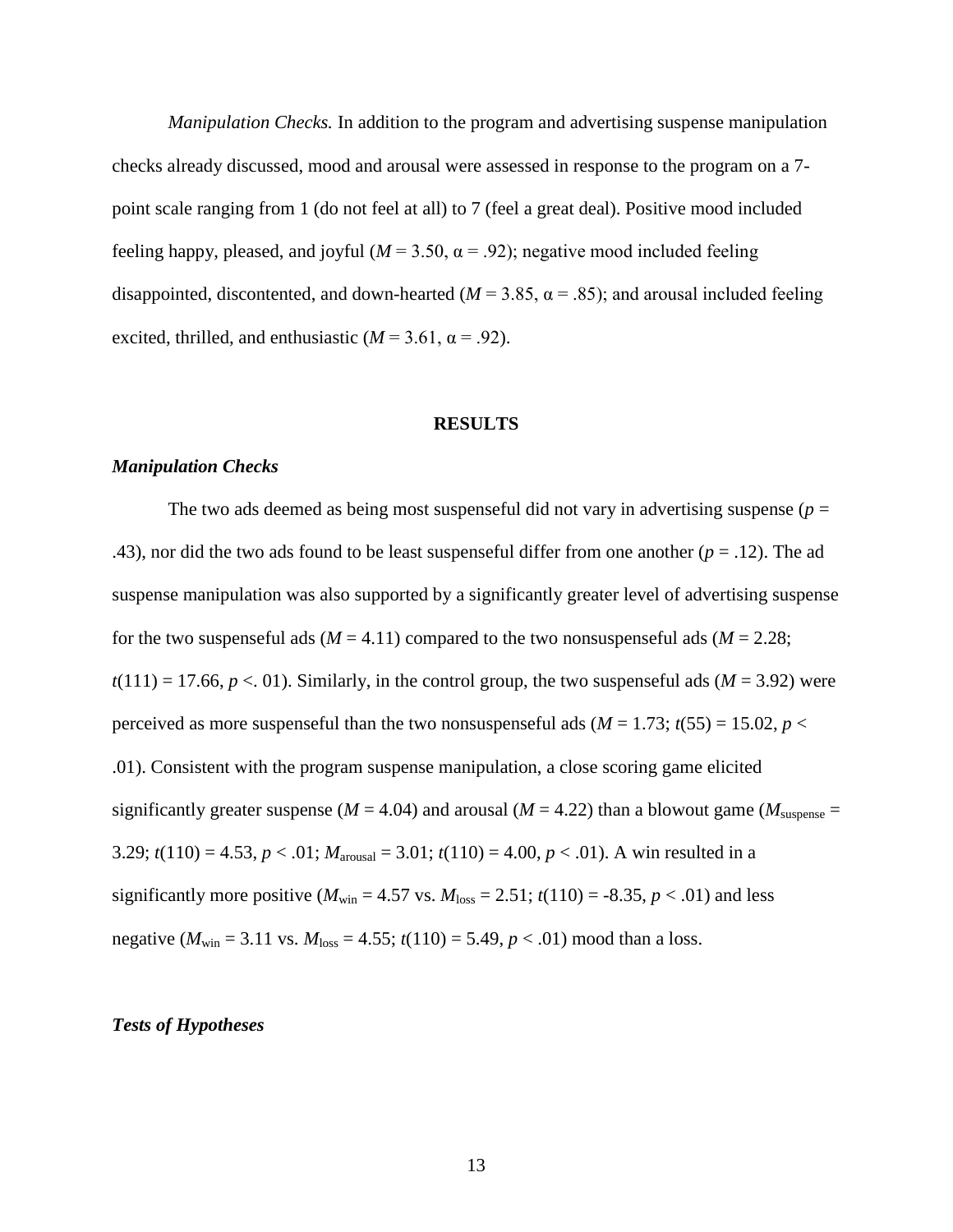*H1: Program Context × Ad Position.* The first hypothesis proposed an interaction between program suspense and ad position for each of the ad response measures. It was expected that program suspense would only have an effect on the ad placed immediately following the conclusion of a high-suspense program. This is in comparison to ads placed prior to the outcome, later in the final pod, or in a low-suspense program regardless of ad position. Each ad measure was subjected to repeated-measures ANCOVA with ad position (1a, 1b, 2a, and 2b) as a withinsubjects factor and program suspense (high vs. low) as a between-subjects factor. The covariates were ad suspense for both the suspenseful and nonsuspenseful ads, as well as fan identification. Covariates were included to account for any variance attributable to advertising execution and fan avidity, and therefore, to ensure that the results are, in fact, due to program suspense and ad position. The covariates were not found to interact with the other variables (all *p*s > .08). No other significant main effects were found (all *p*s >.30).

Consistent with the first hypothesis, the results indicate that advertising responses varied based on level of program suspense and ad position as evidenced by the significant interaction for ad emotion  $(F(3, 105) = 4.45, p < .01,$  Wilks' Lambda = .89),  $A_{ad}(F(3, 105) = 2.14, p < .10,$ Wilks' Lambda = .94), and  $A_{\text{br}}$  (*F*(3, 105) = 6.74, *p* < .01, Wilks' Lambda = .84). As indicated in Table 3, the mean for each of the three dependent measures is greatest in ad position 2a for the high-suspense program. This position was for the first ad appearing immediately after the end of the game. Contrasts were conducted comparing ad position 2a to each of the other ad positions. As indicated in Table 4, significant differences were found for each ad response measure between position 2a and all other ad positions following the high-suspense contest. In contrast, only one of the 12 comparisons (1b vs. 2a on  $A_{\rm br}$ ) for a low-suspense program was found to be significant. These results support our first hypothesis that advertising effects are maximized for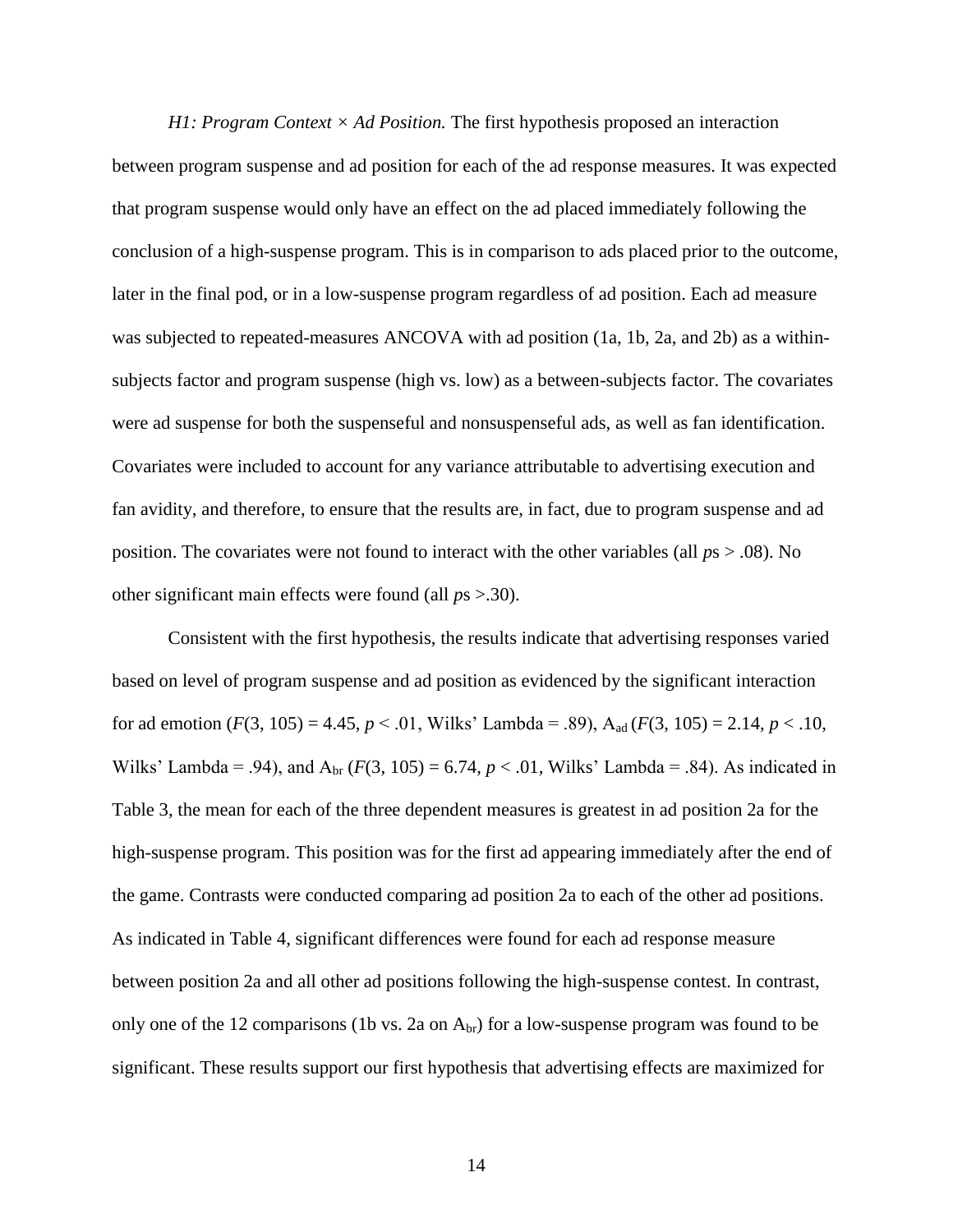the first ad following a suspenseful program.

# Place Tables 3 and 4 about here

The first hypothesis proposed and tested the effect of program suspense and ad position on advertising response. A concern arises regarding whether the effects on ad response are due to program suspense or perhaps to variations in the ads, brand perceptions, or for other reasons unrelated to program suspense. To mitigate this concern, we conducted two separate analyses involving the control group, a within-subjects analysis of ad order (1a, 1b, 2a, 2b) with only the control group and four one-way ANOVAs for each ad position comparing the means of the control, high-suspense, and low-suspense groups.

In the within-subjects analysis, no differences are expected across the four ad positions (1a, 1b, 2a, or 2b) for the dependent measures in the control group. As with the test of H1, advertising suspense was included as a covariate in the within-subjects analysis. The results revealed no significant differences among advertising response variables across the four ad positions: ad emotion  $(F(3, 51) = 0.41, p > .74)$ , A<sub>ad</sub>  $(F(3, 51) = 1.49, p > .22)$ , and A<sub>br</sub>  $(F(3, 51)$ = 0.81, *p* > .49). Also, no significant covariate effects were observed (all *p*s >.25). Given no differences, additional support was found for the test of our first hypothesis.

An additional test was also conducted to compare the control group with the highsuspense and the low-suspense group for each dependent variable at each of the four ad positions. In this comparison, a difference was expected between the control group and highsuspense group but only in the ad position immediately after the game (ad position 2a). We do not expect to see other significant differences. As expected, the only consistent differences were found between the control group and the high-suspense group at ad position 2a. Ads immediately following a high-suspense contest (ad position 2a) were more emotional and evaluated more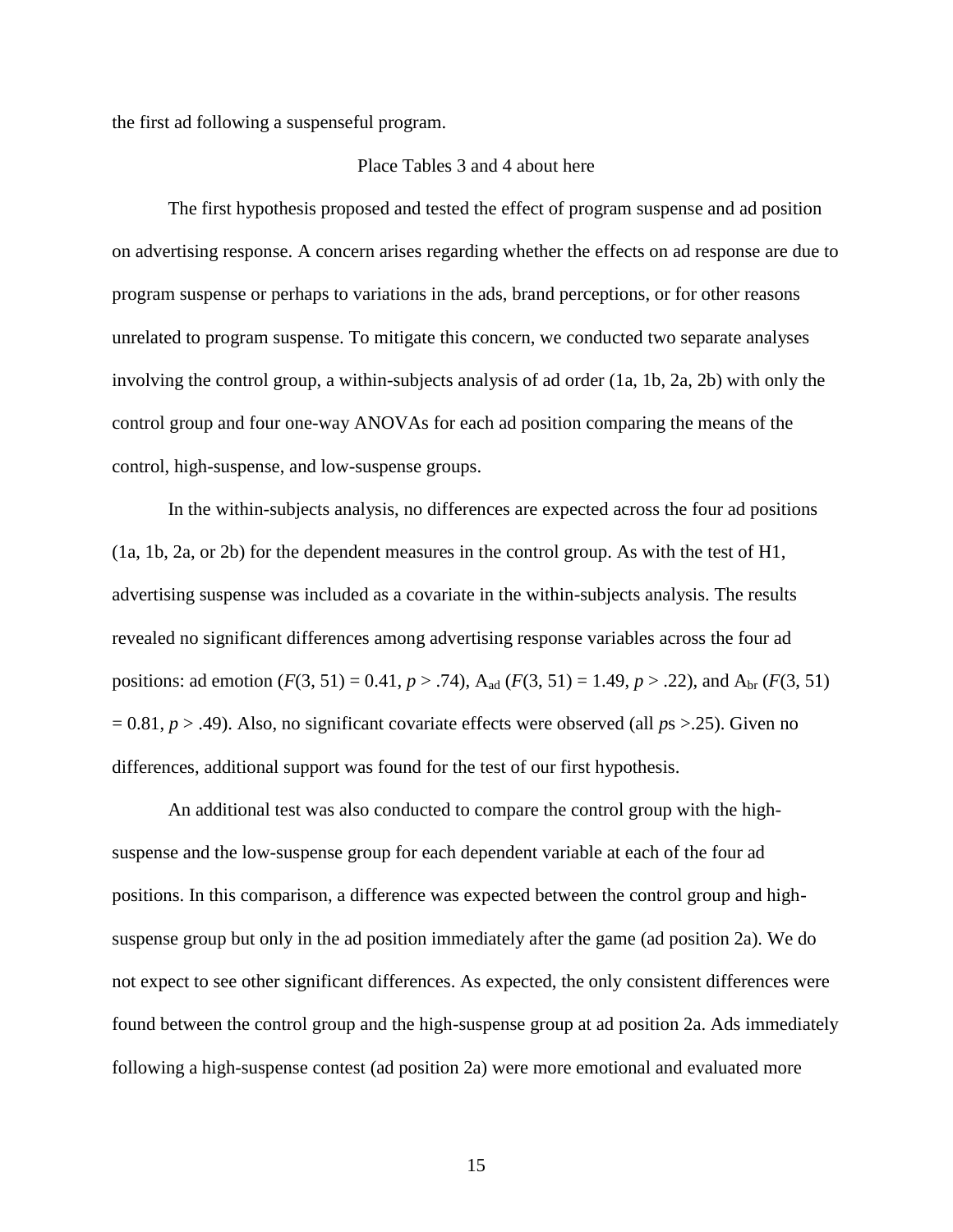favorably than control group ads in position 2a. Complete results are presented in Table 5. The results of the analyses involving the control group suggest that the effects observed in the first hypothesis are the result of program suspense and ad position.

# Place Table 5 about here

*H2: Program Suspense × Outcome.* Game outcome was not included in the testing of the first hypothesis because the outcome was not known in the middle of the game (ad positions 1a and 1b). The second hypothesis predicts that program suspense and outcome will interact to polarize advertising responses based on outcome following a high suspense game. Separate program suspense (high suspense vs. low suspense)  $\times$  outcome (win vs. loss) ANCOVAs (ad suspense included as covariate) were conducted for each ad response at positions 2a and 2b. The second hypothesis was based on the interaction of program suspense and outcome, however this was not significant for any of the advertising response measures at ad position 2a: ad emotion  $(F(1, 107) = 0.34, p = .56)$ , A<sub>ad</sub>  $(F(1, 107) = 0.004, p = .95)$ , A<sub>br</sub>  $(F(1, 107) = 0.08, p = .78)$ . Additionally, contrasts comparing those exposed to a win versus a loss were conducted within each level of program suspense. No significant differences were found for any of these comparisons (*p*s > .20). Thus, the second hypothesis was not supported and it can be concluded that advertising responses in the high suspense program were not polarized by game outcome.

However, a significant or marginally significant main effect of program suspense was found at ad position 2a for ad emotion  $(F(1, 107) = 4.51, p < .05)$ , A<sub>ad</sub>  $(F(1, 107) = 5.64, p = .05)$ .06),  $A_{\text{br}}(F(1, 107) = 8.77, p < .01)$ . Compared to a low-suspense program, a high-suspense program elicited greater ad emotion ( $M_{high\,\text{susp}} = 4.00$ ,  $M_{low\,\text{susp}} = 3.15$ ),  $A_{ad}$  ( $M_{high\,\text{susp}} = 5.01$ ,  $M_{\text{low susp}} = 4.31$ ), and  $A_{\text{br}}(M_{\text{high susp}} = 5.25, M_{\text{low susp}} = 4.41)$ . Therefore, a high- (vs. low-) suspense program heightens advertising responses regardless of outcome. The main effect of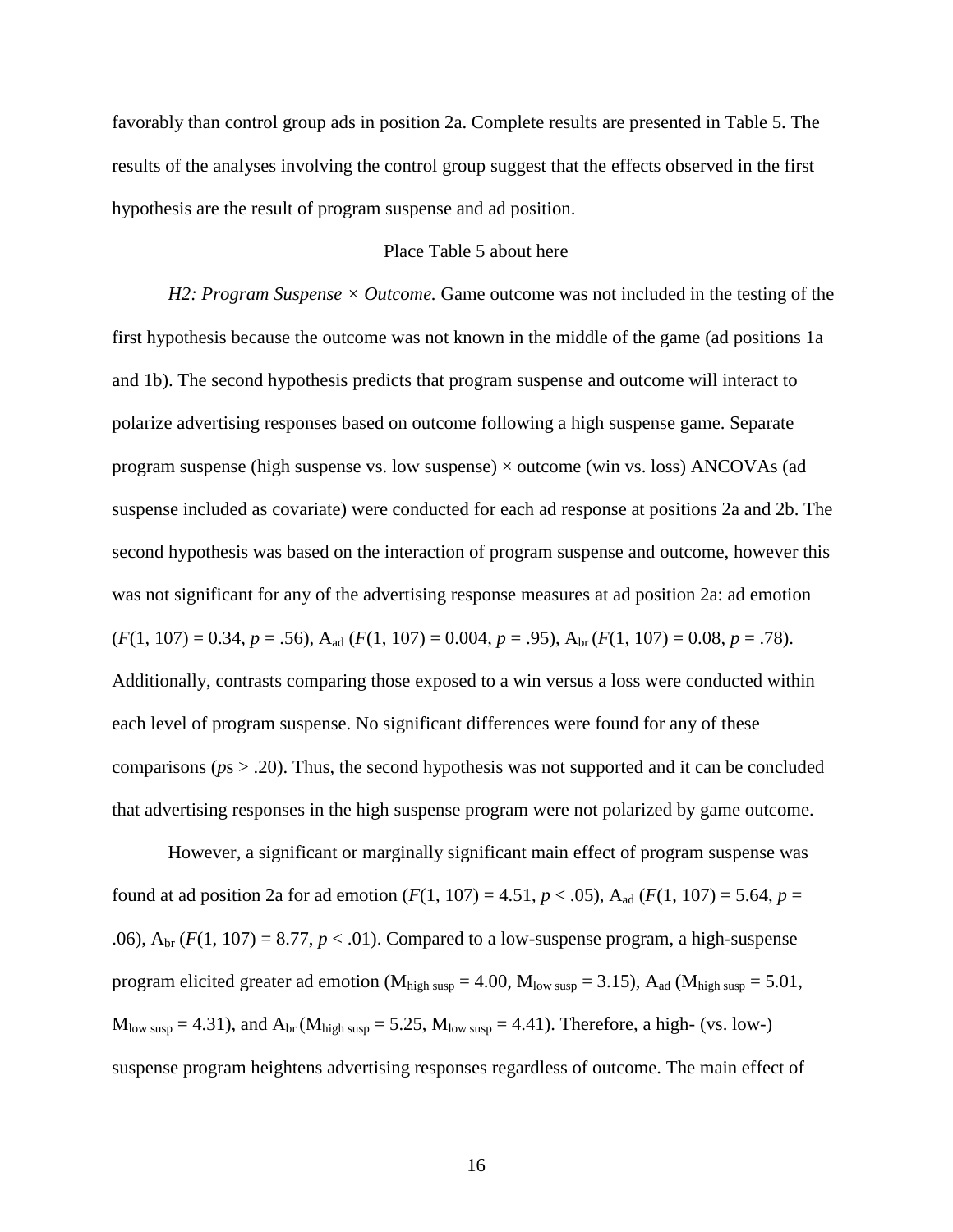game outcome was not significant for ad responses at ad position 2a (all *p*s > .26). No significant main or interaction effects were found for advertising responses at ad position 2b.

*H3: Program-Ad Congruency:* The final hypothesis predicts that manipulated program suspense (high-suspense game vs. low-suspense game) moderates the effect of perceived program suspense (post-hoc measured suspense) on suspenseful (vs. nonsuspenseful) ad responses. In order to test the third hypothesis we followed the procedure outlined in Aiken and West (1991) for testing interactions between categorical and continuous variables. Manipulated program suspense was entered as a dummy coded categorical predictor, measured program suspense was entered as a continuous mean-centered predictor, and the interaction term was a product of the mean-centered measured program suspense variable and the categorical dummycoded manipulated program suspense variable. The dependent variables were the advertising response variables for both suspenseful and nonsuspenseful ads.

Consistent with expectations, the interaction of manipulated program suspense and measured program suspense was found to be significant for suspenseful ads but not for nonsuspenseful ads, providing support for the third hypothesis (see Table 6). To interpret the significant interaction, we tested the significance of the simple slopes for the regression of measured program suspense (predictor) on suspenseful ad responses (dependent variable) within each suspense level of manipulated program suspense (moderator). The procedure tests if the simple slope of the regression of measured program suspense on advertising response for each level of manipulated program suspense (high-suspense game vs. low-suspense game) is significantly different from zero. Results were consistent with a congruency effect and support the third hypothesis (see Table 7). For those watching a high-suspense program, higher levels of measured program suspense were associated with increased ad emotion and more favorable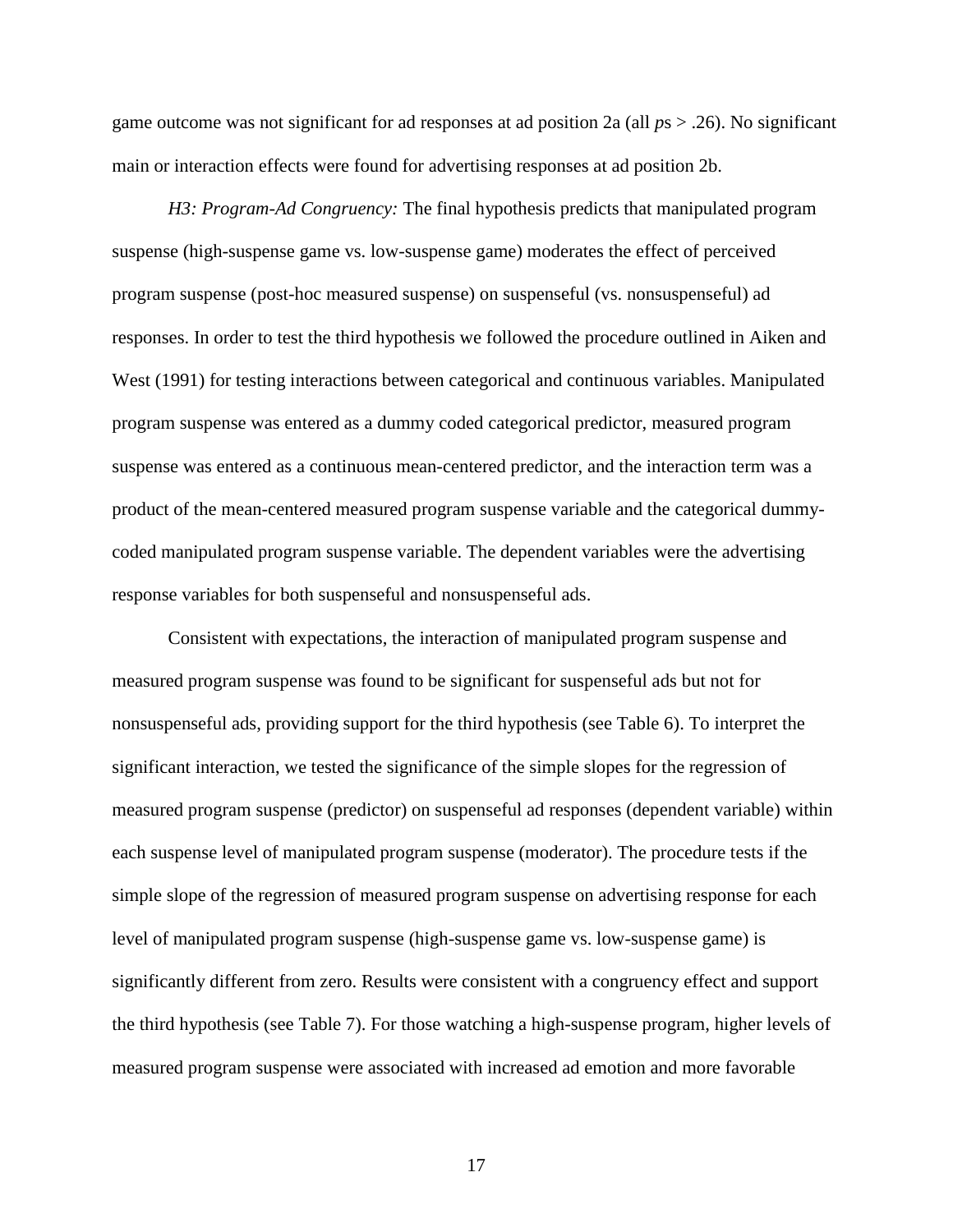attitudes toward the ad and brand but only for suspenseful ads. No difference was observed in advertising responses for a low suspense program. The interaction for nonsuspenseful ads was not significant (all *p*s > .39).

# Place Tables 6 and 7 about here

In summary, the first hypothesis was supported and results were consistent with excitation transfer theory in that responses were enhanced for the ad appearing immediately after a highly suspenseful sporting event. This effect was not found for ads embedded in the middle of the program, in a low suspense program, or in the final ad position. The second hypothesis, proposing an interaction of program suspense and outcome, was not supported. However, a main effect of program suspense was found where only a high suspense program, and not outcome, was found to affect subsequent advertising responses. Finally, manipulated program suspense was found to moderate the effect of perceived program suspense on responses to suspenseful ads.

#### **DISCUSSION**

The present research examined several elements related to sports programming and advertising, specifically the level of suspense in both programming and advertising, the placement of ads within the program, and the game outcome. Integrating these components allowed for an examination of excitation transfer. Consistent with the idea that programgenerated excitation is transferred to subsequent ads, our results indicate that increased levels of suspense affect viewers' responses to advertising. This effect was found to be most prominent immediately following the conclusion of a suspenseful game and when a high-suspense program was combined with a suspenseful ad. Interestingly, game outcome did not affect ad responses.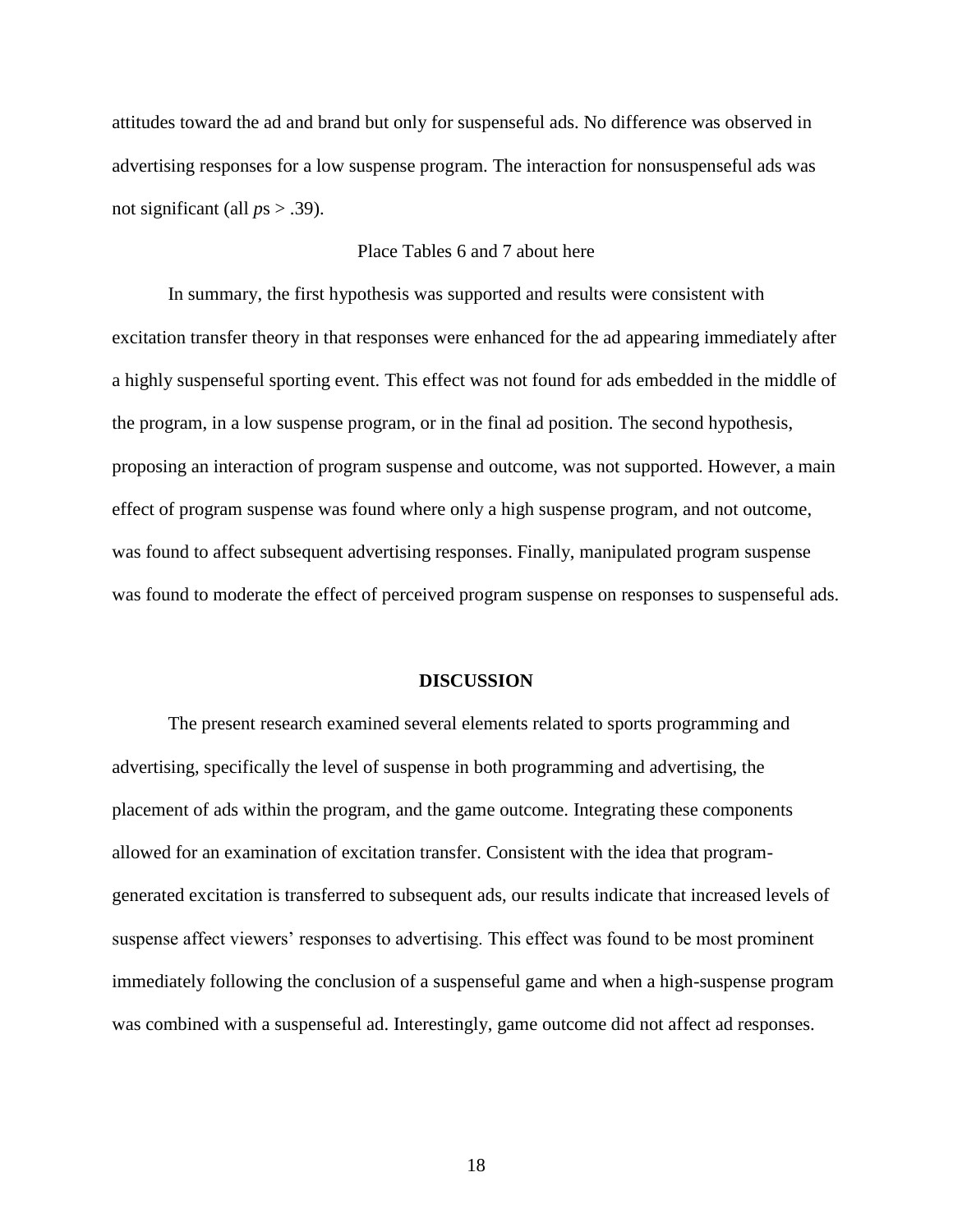The conclusion of a sporting event is an important initiator of excitation transfer. Viewers react more favorably to the ad appearing immediately after the conclusion of a highly suspenseful game. Such an effect was not found for ads appearing in middle of a game or for ads placed in low-suspense games. Although consistent with excitation transfer, our results are inconsistent with those of Moorman, Neijens, and Smit (2005), who found stronger carryover effects on advertising placed in the middle (vs. conclusion) of general television programming. The difference may be due to the nature of the program, general television versus suspenseful sports programming, as well response measurement. In our research, arousal is heightened during a suspenseful game and increases as the game approaches a conclusion. Knowledge of the outcome initiates the transfer of arousal to subsequent advertising. Therefore, upon conclusion of a high-suspense program, viewer reactions are amplified, and as a result, subsequent advertising is evaluated more favorably.

Program-induced mood and arousal have been found to independently influence advertising responses. However, the combination of these effects has generally been ignored. Using suspense as a proxy of arousal and outcome as a determinant of mood, it was expected that ad responses would be polarized between winners and losers under conditions of high suspense. However, only a main effect of program suspense was found. A program higher in suspense led to more favorable ad responses. Although contrary to our expectations, this result is consistent with excitation transfer (Zillmann 1996) and prior advertising research (Shapiro, MacInnis, and Park 2002). Similar to the results of Shapiro, MacInnis, and Park (2002), program-induced arousal affected advertising responses, whereas mood valence related to the favorability of an outcome had no effect.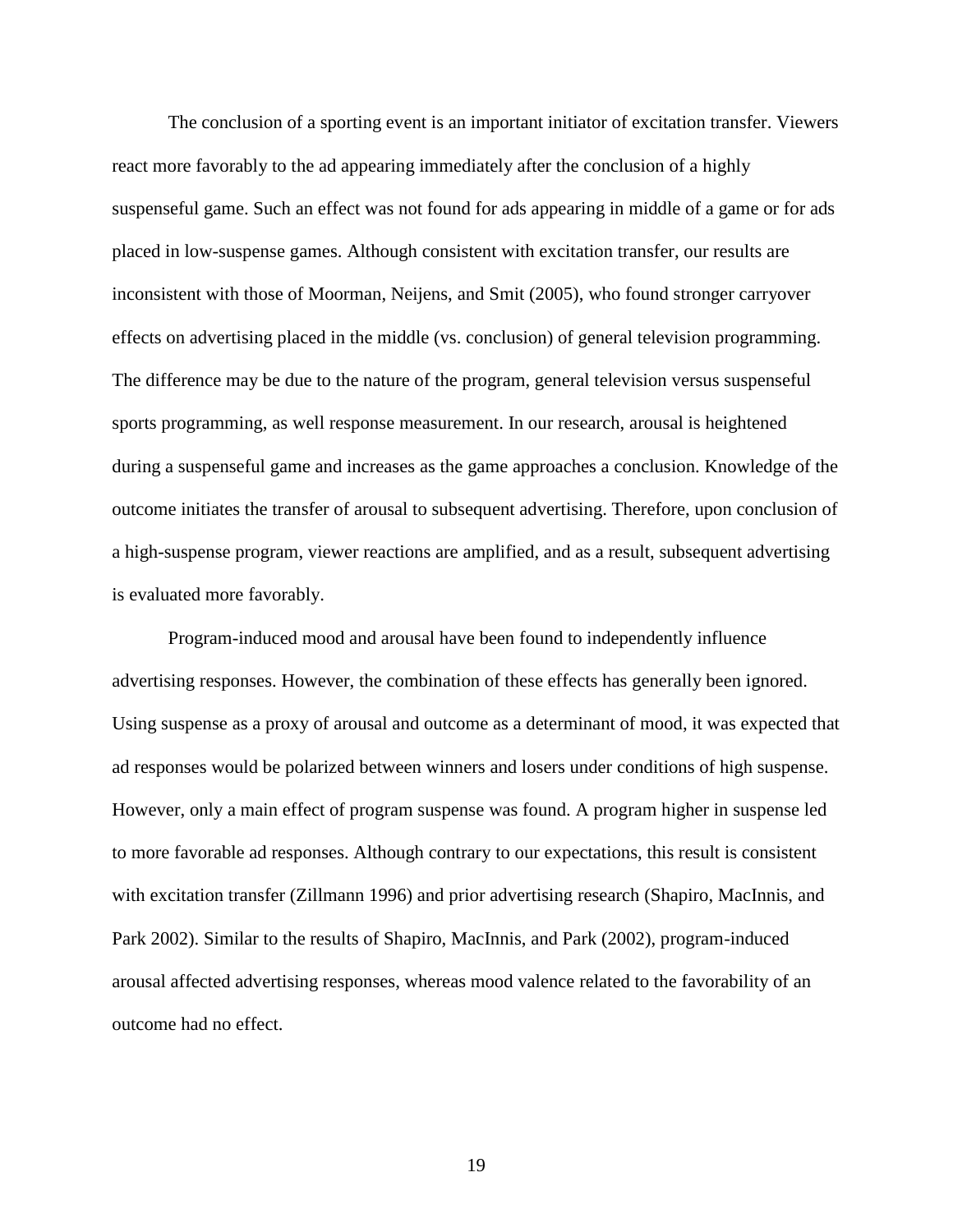The present study also sought to extend previous research by integrating high-suspense programming with suspenseful advertising. Although both constructs have been investigated separately, their interactive effects have not been previously considered. Our results support an effect of program-ad congruence. Congruency between high-suspense programming and suspenseful advertising enhances the effect of perceived program suspense on advertising. In a high-suspense program, increased levels of perceived program suspense were associated with more favorable responses when the ad was also suspenseful. Such an effect was not found for nonsuspenseful ads or a low-suspense program. Previous studies have provided evidence of program-ad congruence (Dahlén 2005; De Pelsmacker, Geuens, and Anckaert 2002; Kamins, Marks, and Skinner 1991), but prior research has not considered suspense in either programming or advertising. The congruency effect found in the current research is consistent with excitation transfer and could be attributable to the heightened levels of arousal in both high-suspense programming and suspenseful advertising.

From a practical standpoint, companies spend substantial amounts of money to advertise during sporting events, often because of the size and composition of the audience. Our results indicate that advertising is judged most favorably immediately upon the conclusion of an exciting game, but that game outcome had no effect on viewers" responses to the ad. So even while watching their favorite team lose, viewers' advertising responses were not affected. This result implies that advertisers should not worry about whether a loss by a favorite team will negatively affect responses to their ad or brand. The most important influence appears to be level of suspense for both the game and the advertisement. It appears that suspenseful advertising has its highest impact when embedded in similarly suspenseful sporting events. Advertisers could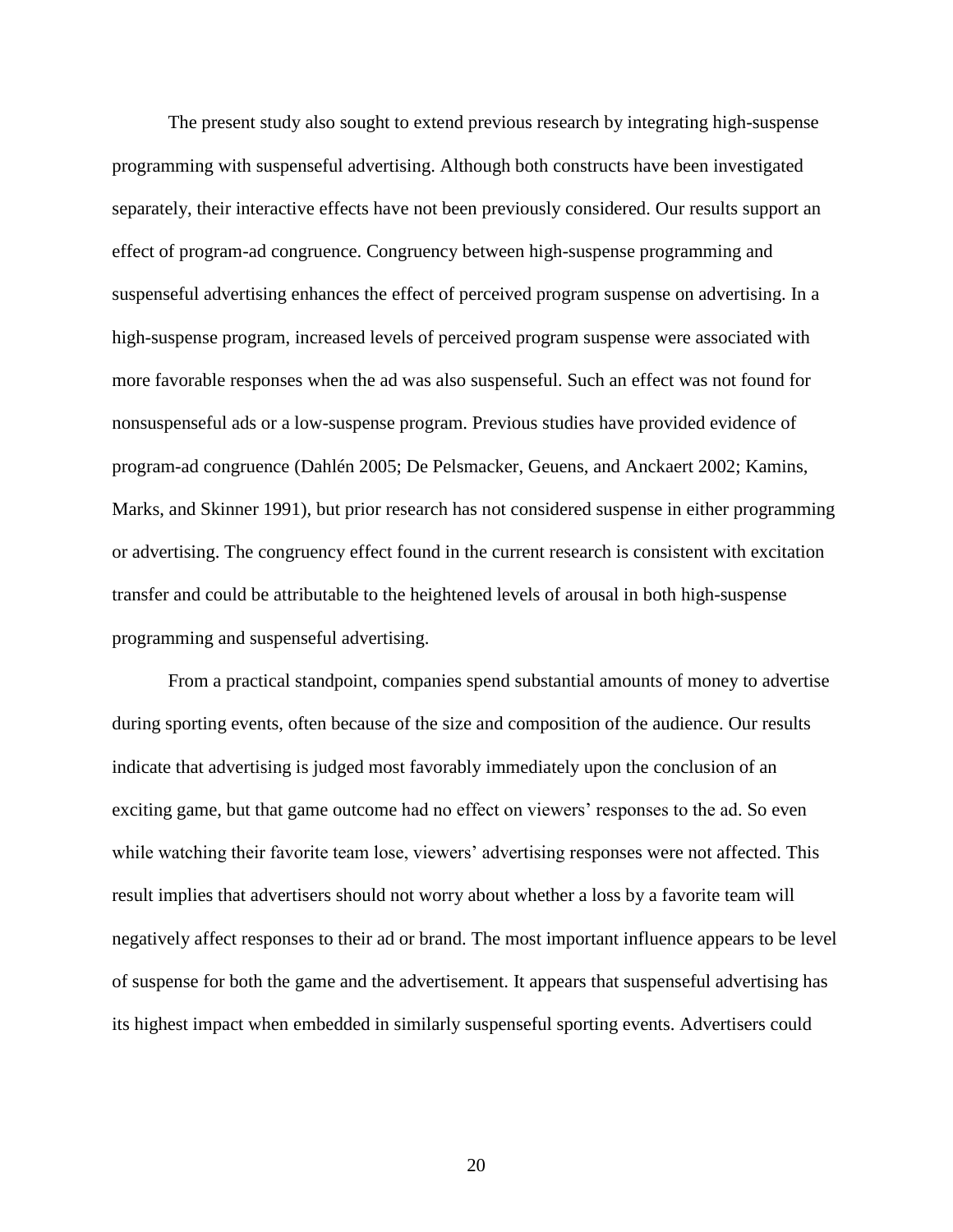strive to create ads that meet Alwitt"s (2002) criteria for suspenseful advertising with careful attention to the characters, plot conflict, time structure, and alternative outcomes.

### *Limitations and Future Research*

It is important to acknowledge the limitations associated with the experimental design used in this study and frame our contribution accordingly. First, although collecting data after each ad enhanced internal validity and allowed for a test of transfer effects, breaking the flow of a "normal" viewing experience may have compromised the generalizability of the results. Given a more naturalistic setting (e.g., Moorman, Neijens, and Smit 2007) where selective exposure and external distractions are likely to exist, it is possible that the effects reported here would be lessened.

Another limitation of the design concerns potential confounds associated with the manipulation of factors other than suspense in the advertisements (e.g., type of product or brand, level of product interest). Although ads were carefully selected based on pretests to ensure that they varied on the intended suspense dimension, it is possible that other non-suspense factors were also activated. To reduce the possibility of confounds affecting our first two hypotheses, we included two suspenseful and two non-suspenseful ads, used a counterbalanced design with eight different ad orders, and included a control group. In addition, we considered two covariates to account for advertising suspense and fan identification and included manipulation checks for both program and advertising suspense.

Regarding how the design may have affected the test of the third hypothesis, the findings indicate that perceived program suspense (post-hoc measured suspense) was positively related to each criterion only in the case of a highly suspenseful program and suspenseful ads. No such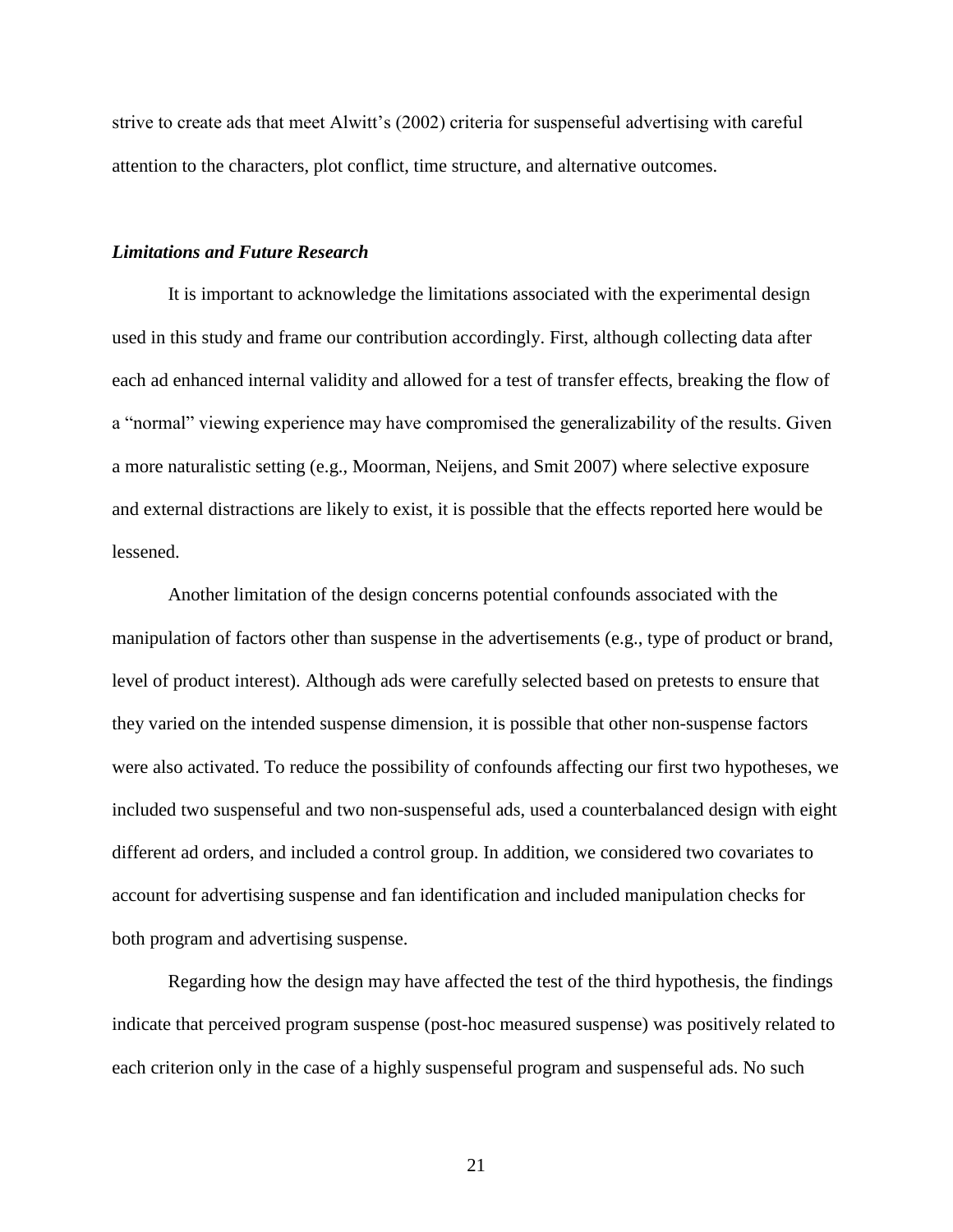effect was found when manipulated program suspense was low or for nonsuspenseful ads. So, even with the potentially more interesting suspenseful ads, perceived program suspense felt during the game was not related to any of the dependent variables given a low-suspense game. Yet, it is still possible that some other factor might underlie these results. Thus, to mitigate this concern, future research should include: 1) more than two suspenseful and two nonsuspenseful ads, 2) the specific design and selection of ads that are congruent with programming on several dimensions, and/or 3) assessment of perceptions of program-ad congruency and the level of product category and brand interest. The inclusion of these factors would provide opportunities for testing potential confounds. It would also allow for more types of ads and brands to be considered in the analyses. The consideration of multiple dimensions of congruency (e.g., mood, theme) in addition to suspense for a given ad would allow for explicit tests comparing effects attributable each dimension. In addition to main effects, it would also be possible to test whether another dimension of congruency (e.g., humor) might interact with suspense to create even more pronounced effects.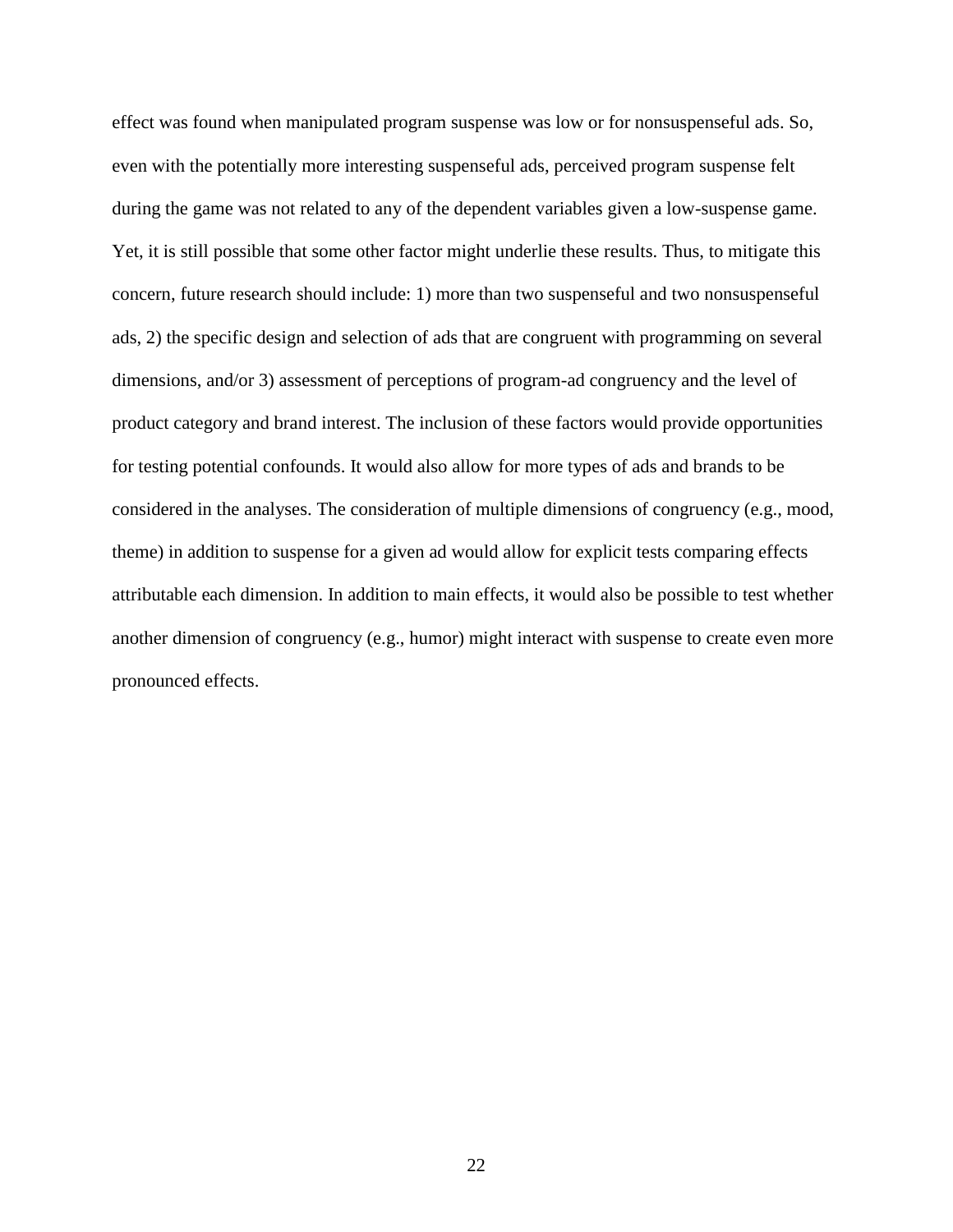#### **REFERENCES**

- Aaker, David, and Douglas M. Stayman (1990), "Measuring Audience Perceptions of Commercials and Relating them to Ad Impact," *Journal of Advertising Research*, 30(4), 7-17.
- Aiken, Leona S., and Stephen G. West (1991), *Multiple Regression: Testing and Interpreting Interactions*, Newbury Park, CA: Sage Publications.
- Alwitt, Linda F. (2002), "Suspense and Advertising Responses," *Journal of Consumer Psychology*, 12(1), 35-49.
- Aylesworth, Andrew, B., and Scott B. MacKenzie (1998), "Context Is Key: The Effect of Program-Induced Mood on Thoughts about the Ad," *Journal of Advertising*, 27(2), 17-31.
- Broach, V. Carter, Thomas J. Page, and R. Dale Wilson (1995), "Television Programming and Its Influence on Viewers" Perceptions of Commercials: The Role of Program Arousal and Pleasantness," *Journal of Advertising*, 24(4), 45-54.
- Coulter, Keith S. (1998), "The Effects of Affective Responses to Media Context on Advertising Evaluations," *Journal of Advertising*, 27(4), 41-51.
- Dahlén, Micael (2005), "The Medium as a Contextual Cue: Effects of Creative Media Choice," *Journal of Advertising*, 34(3), 89-98.
- De Pelsmacker, Patrick, Maggie Geuens, and Pascal Anckaert (2002), "Media Context and Advertising Effectiveness: The Role of Context Appreciation and Context/Ad Similarity," *Journal of Advertising*, 31(2), 49-61.
- Edell, Julie A., and Marian Chapman Burke (1987), "The Power of Feelings in Understanding Advertising Effects," *Journal of Consumer Research*, 14(December), 421-433.
- Gan, Su-Lin, Charles A. Tuggle, Michael A. Mitrook, Sylvere H. Coussement, and Dolf Zillmann (1997), "The Thrill of a Close Game: Who Enjoys It and Who Doesn't?"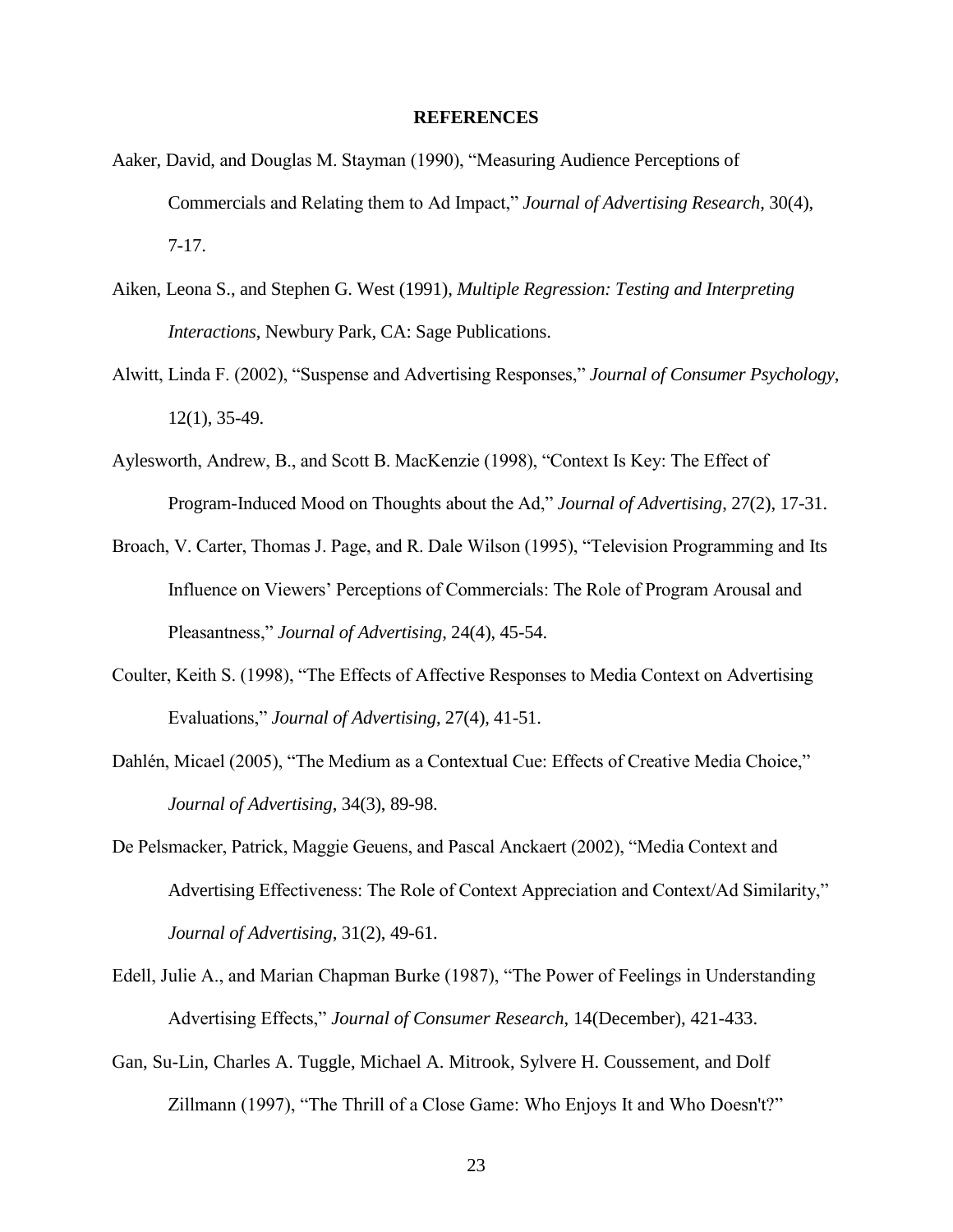*Journal of Sport & Social Issues*, 21, 53-64.

- Goldberg, Marvin E., and Gerald J. Gorn (1987), "Happy and Sad TV Programs: How They Affect Reactions to Commercials," *Journal of Consumer Research*, 14 (December), 387-403.
- Gorn, Gerald, Michel Tuan Pham, and Leo Yatming Sin (2001), "When Arousal Influences Ad Evaluation and Valence Does Not (and Vice Versa)," *Journal of Consumer Psychology*, 11(1), 43-55.
- Hirt, Edward R., Dolf Zillmann, Grant A. Erickson, and Chris Kennedy (1992), "Costs and Benefits of Allegiance: Changes in Fans Self-Ascribed Competencies After Team Victory Versus Defeat," *Journal of Personality and Social Psychology*, 63(5), 724-738.
- Kamins, Michael A., Lawrence J. Marks, and Deborah Skinner (1991), "Television Commercial Evaluation In the Context of Program Induced Mood: Congruency Versus Consistency Effects," *Journal of Advertising*, 20(2), 1-14.
- Kennedy, John R. (1971), "How Program Environment Affects TV Commercials," *Journal of Advertising Research,* 11(1), 33-38.
- Lord, Kenneth R., and Sanjay Putrevu (1996), "Super Bowl Ad Recall: Program and Involvement Effects," in *Proceedings of the Society for Consumer Psychology*, Paul. M. Herr and John Kim, eds., Boulder, CO: University of Colorado Graduate School of Business, 1-7.
- Madrigal, Robert (2008), "Hot vs. Cold Cognitions and Consumers" Reactions to Sporting Event Outcomes," *Journal of Consumer Psychology*, 18(4) 304-19.
- Madrigal, Robert, Colleen Bee, Johnny Chen, Monica LaBarge (2011), "The Effect of Suspense on Enjoyment Following a Desirable Outcome: The Mediating Role of Relief," *Media Psychology*, 14(3), 259-288.
- Mattes, John and Joanne Cantor (1982), "Enhancing Responses to Television Advertisements via the Transfer of Residual Arousal from Prior Programming," *Journal of Broadcasting*,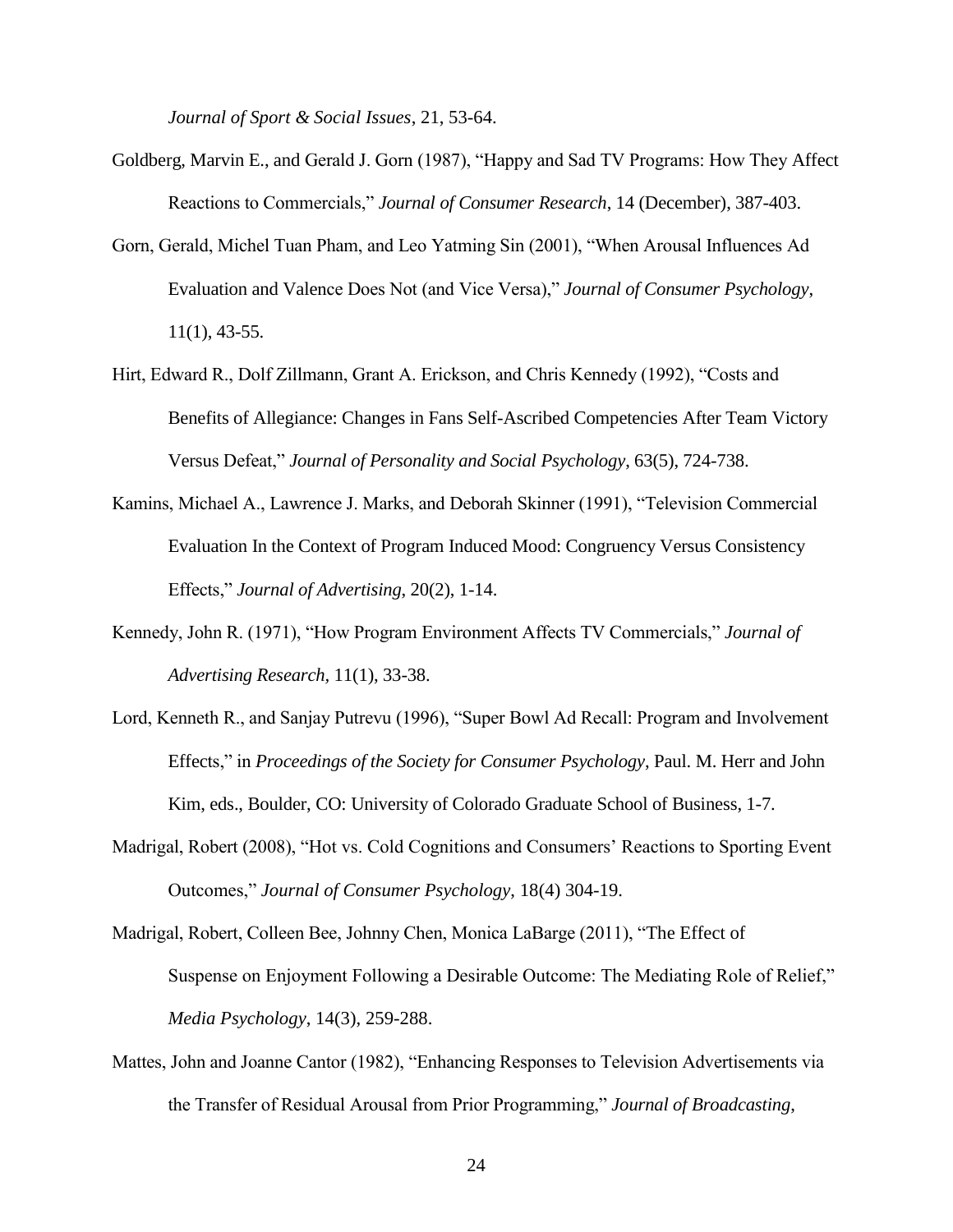26(Spring), 553-66.

- Moorman, Marjolein, Peter C. Neijens, and Edith G. Smit (2002), "The Effects of Magazine Induced Psychological Responses and Thematic Congruence on Memory and Attitude Toward the Ad in a Real-Life Setting," *Journal of Advertising*, 31(4), 27-40.
- ------, ------, and ------ (2005), "The Effects of Program Responses on the Processing of Commercials Placed at Various Positions in the Program and the Block," *Journal of Advertising Research*, 45(1), 49-59.
- ------, ------, and ------ (2007), "The Effects of Program Involvement on Commercial Exposure and Recall in a Naturalistic Setting," *Journal of Advertising*, 36(1), 121-37.
- Murry, John P., John L. Lastovicka, and Surendra N. Singh (1992), "Feeling and Liking Responses to Television Programs: An Examination of Two Explanations for Media-Context Effects," *Journal of Consumer Research,* 18(March), 441-451.
- Newell, Stephen J., Kenneth V. Henderson, and Bob T. Wu (2001), "The Effects of Pleasure and Arousal on Recall of Advertisements during the Super Bowl," *Psychology & Marketing*, 18(11), 1135- 53.
- Pavelchak, Mark A., John H. Antil, and James M. Munch (1988), "The Super Bowl: An Investigation into the Relationship Among Program Context, Emotional Experience, and Ad Recall," *Journal of Consumer Research*, 15(December), 360-67.
- Peterson, Erik M. and Arthur A. Raney (2008), "Reconceptualizing and Reexamining Suspense as a Predictor of Mediated Sports Enjoyment," *Journal of Broadcasting & Electronic Media*, 52(4), 544-62.
- Prasad, V. Kanti and Lois J. Smith (1994), "Television Commercials in Violent Programming: An Experimental Evaluation of Their Effects on Children," *Journal of the Academy of Marketing Science*, 22(4), 340-51.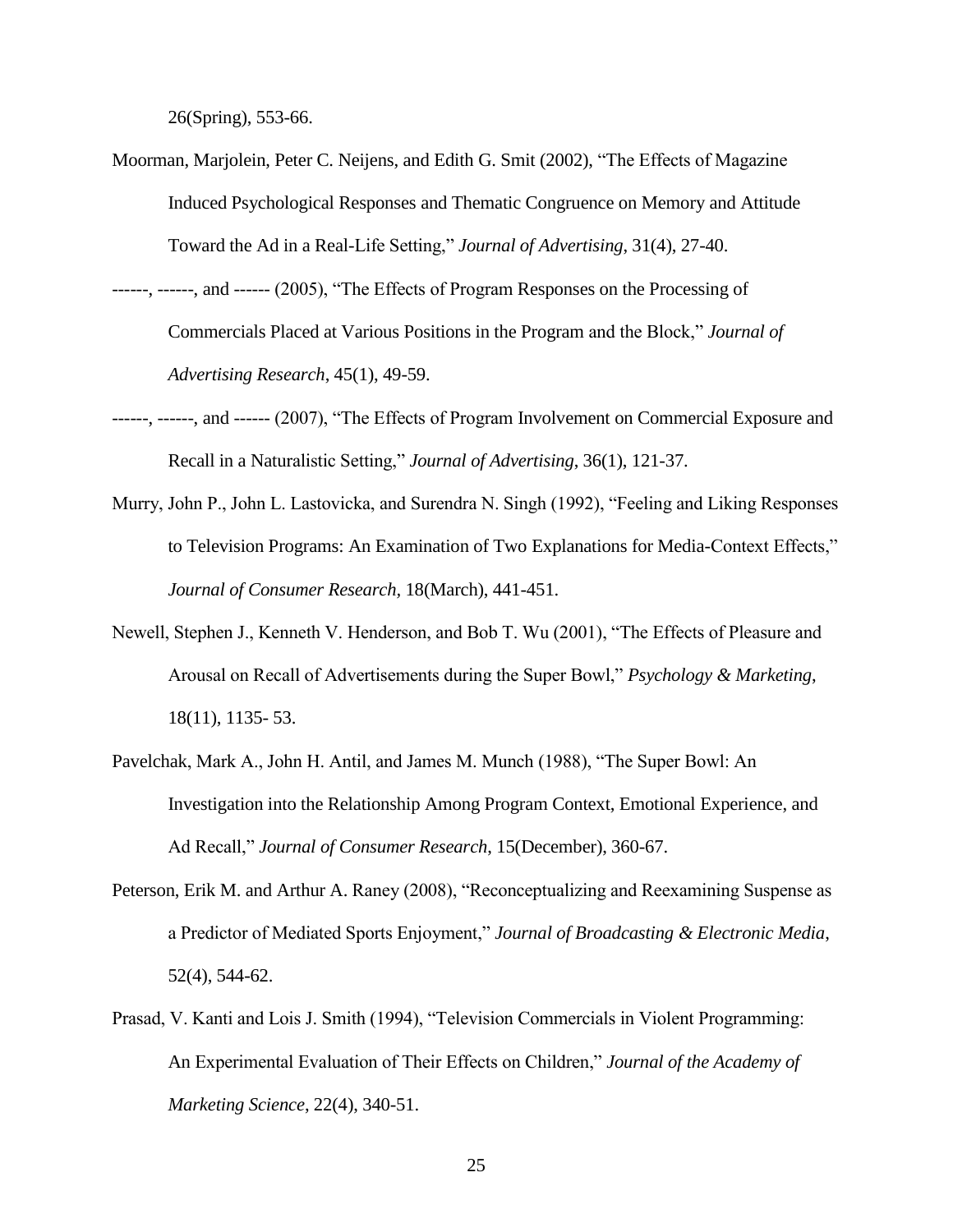- Shapiro, Stewart, Deborah J. MacInnis, and C. Whan Park (2002), "Understanding Program Induced Mood Effects: Decoupling Arousal from Valence," *Journal of Advertising*, 31(4), 15-26.
- Singh, Surendra N. and Gilbert A. Churchill (1987), "Arousal and Advertising Effectiveness," *Journal of Advertising*, 16(1), 4-10.
- Singh, Surendra N. and Jacqueline C. Hitchon (1989), "The Intensifying Effects of Exciting Television Programs on the Reception of Subsequent Commercials," *Psychology & Marketing*, 6(1), 1-31.
- Soldow, Gary F. and Victor Principe (1981), "Response to Commercials as a Function of Program Context," *Journal of Advertising Research*, 21(2), 59-65.
- Zillmann, Dolf (1996), "The Psychology of Suspense in Dramatic Exposition," in *Suspense: Conceptualizations, Theoretical Analyses, and Empirical Explanations*, ed. Peter Vorderer, Hans J. Wulff, and Mike Friedrichsen, Mahwah, NJ: Lawrence Erlbaum, 199-231.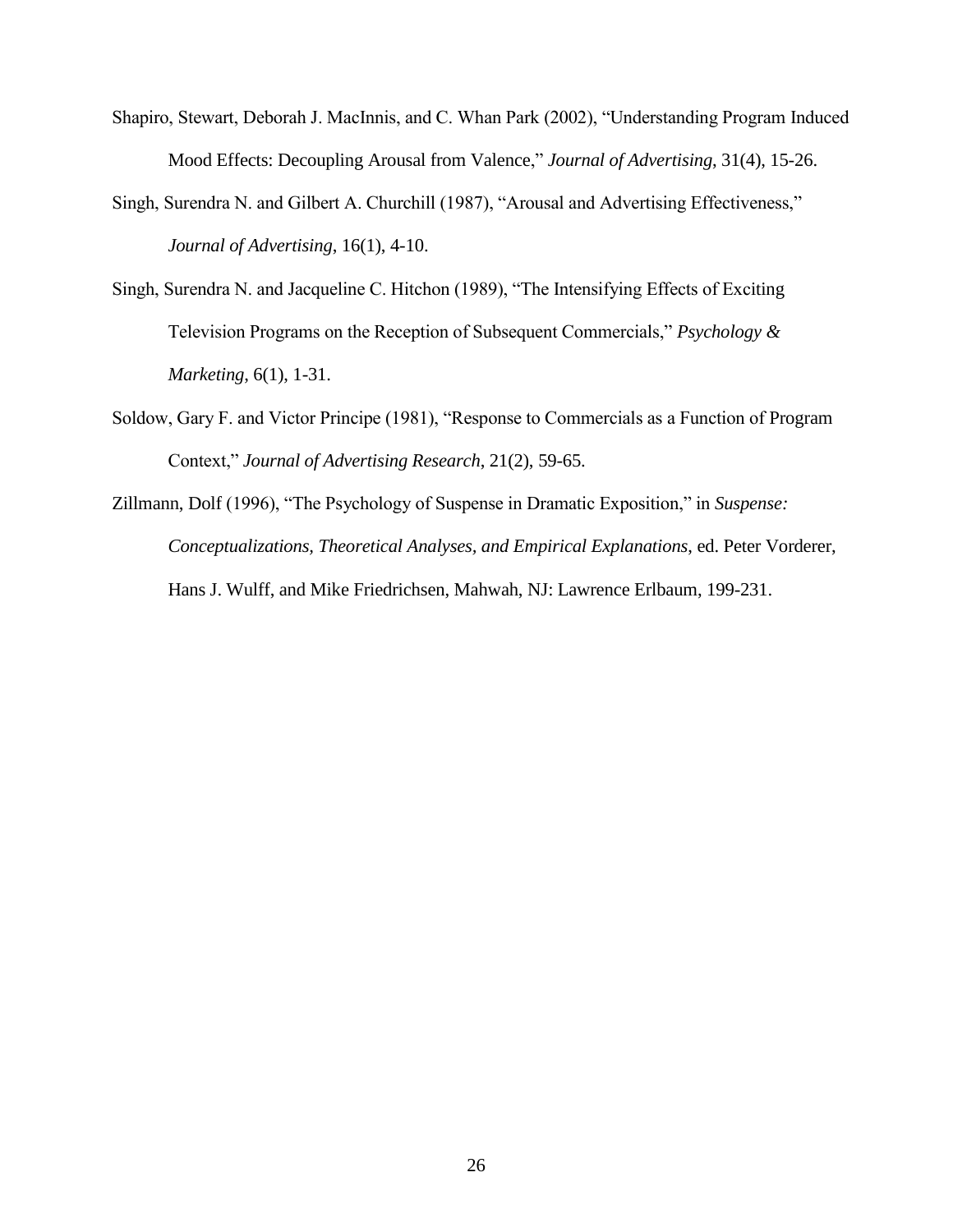| <b>Description of Advertising Stimuli</b> |                     |                                                                                                                                                                                                                                                    |                                                                                                                                                                                                                                                                                                                                                                                                                                                          |
|-------------------------------------------|---------------------|----------------------------------------------------------------------------------------------------------------------------------------------------------------------------------------------------------------------------------------------------|----------------------------------------------------------------------------------------------------------------------------------------------------------------------------------------------------------------------------------------------------------------------------------------------------------------------------------------------------------------------------------------------------------------------------------------------------------|
| Ad                                        | <b>Ad Execution</b> | <b>Characteristics</b><br>(Alwitt, 2002)                                                                                                                                                                                                           | <b>Description</b>                                                                                                                                                                                                                                                                                                                                                                                                                                       |
| Nike                                      | Suspenseful         | Characters (team), plot<br>with conflict, time<br>structure that results in<br>perceived time pressure,<br>alternative outcomes,<br>suspenseful music, dark<br>dramatic tone,<br>protagonist prevails, very<br>little information or<br>words      | International football (soccer)<br>commercial featuring<br>international players against<br>monsters/demons in a dramatic<br>match for the survival of<br>football. In the final seconds, the<br>international players win.                                                                                                                                                                                                                              |
| Virgin Atlantic                           | Suspenseful         | Character (individual),<br>plot with conflict, time<br>structure that results in<br>perceived time pressure,<br>alternative outcomes,<br>suspenseful music, dark<br>dramatic tone,<br>protagonist prevails, very<br>little information or<br>words | A man is sitting on a city bench<br>in front of a building when a<br>window above closes and a<br>stone angel starts falling, about<br>to land on the man. As we watch<br>his life flash before his eyes the<br>grim reaper sits beside him. The<br>audience gets flashbacks to the<br>falling angel and the grim reaper<br>waiting (and eventually falling<br>asleep). In the end, the man<br>quietly walks away without<br>disturbing the grim reaper. |
| Sudafed                                   | Nonsuspenseful      | Character, informative,<br>product solution to a<br>problem, positive music                                                                                                                                                                        | Informational ad explaining the<br>benefits of Sudafed for colds<br>and allergies.                                                                                                                                                                                                                                                                                                                                                                       |
| Bladder Control Nonsuspenseful            |                     | Characters, informative,<br>product solution to a<br>problem, upbeat music                                                                                                                                                                         | Two women playing golf<br>illustrating the frustrations and<br>subsequent solution to bladder<br>control issues.                                                                                                                                                                                                                                                                                                                                         |

**Table 1**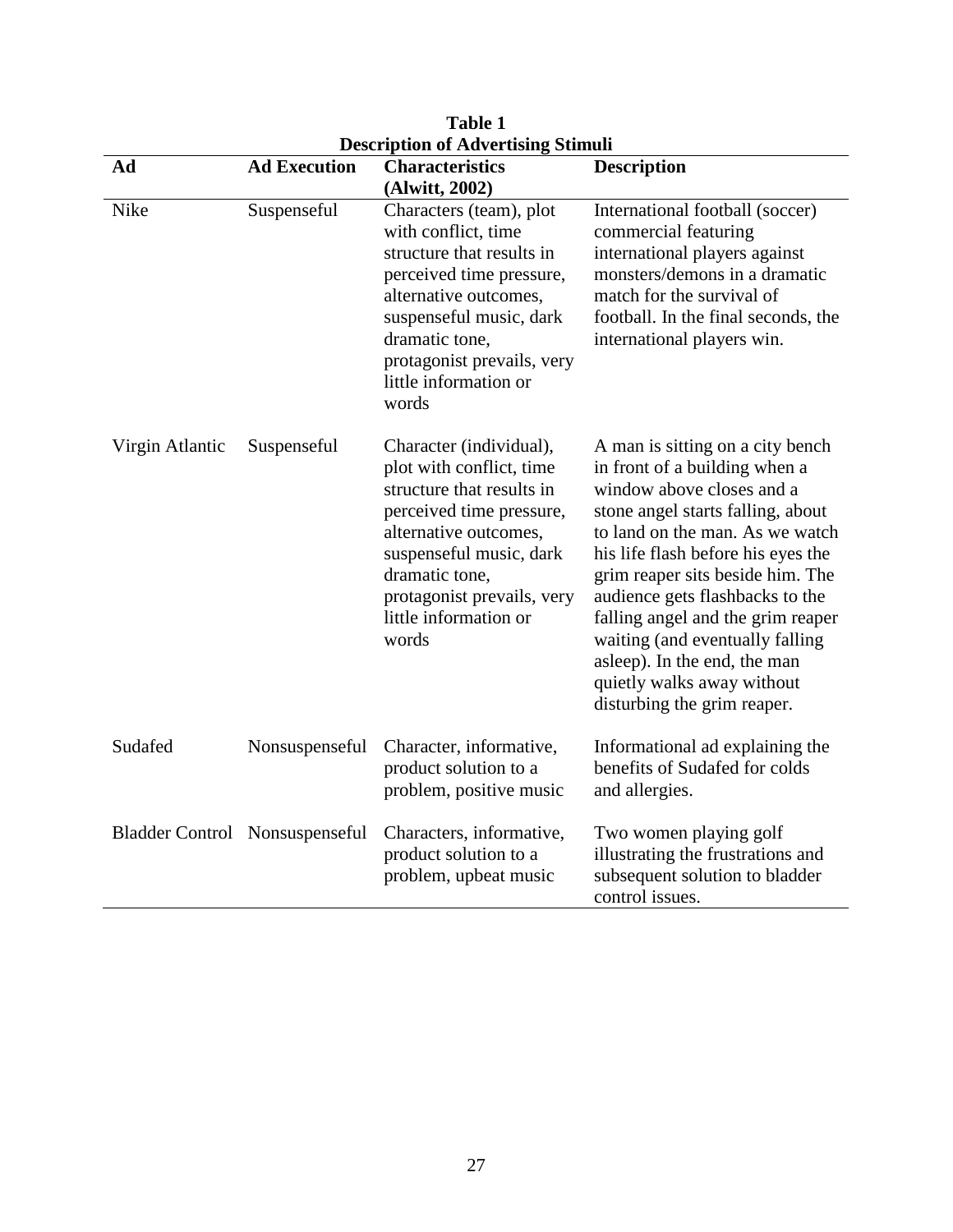|                |                    |                 | Ad Order, Ad Position, and Ad Execution Information |                        |  |  |
|----------------|--------------------|-----------------|-----------------------------------------------------|------------------------|--|--|
| Ad             | <b>Ad Position</b> |                 |                                                     |                        |  |  |
| Order          | 1a                 | 1b              | 2a                                                  | 2 <sub>b</sub>         |  |  |
|                | Sudafed (NSusp)    | Nike (Susp)     | Bladder (NSusp)                                     | Virgin (Susp)          |  |  |
| $\overline{2}$ | Virgin (Susp)      | Bladder (NSusp) | Nike (Susp)                                         | Sudafed (NSusp)        |  |  |
|                | Nike (Susp)        | Sudafed (NSusp) | Virgin (Susp)                                       | <b>Bladder</b> (NSusp) |  |  |
| $\overline{4}$ | Bladder (NSusp)    | Virgin (Susp)   | Sudafed (NSusp)                                     | Nike (Susp)            |  |  |
|                | Sudafed (NSusp)    | Bladder (NSusp) | Nike (Susp)                                         | Virgin (Susp)          |  |  |
| 6              | Virgin (Susp)      | Nike (Susp)     | Bladder (NSusp)                                     | Sudafed (NSusp)        |  |  |
|                | Bladder (NSusp)    | Sudafed (NSusp) | Virgin (Susp)                                       | Nike (Susp)            |  |  |
| 8              | Nike (Susp)        | Virgin (Susp)   | Sudafed (NSusp)                                     | Bladder (NSusp)        |  |  |

**Table 2 Ad Order, Ad Position, and Ad Execution Information**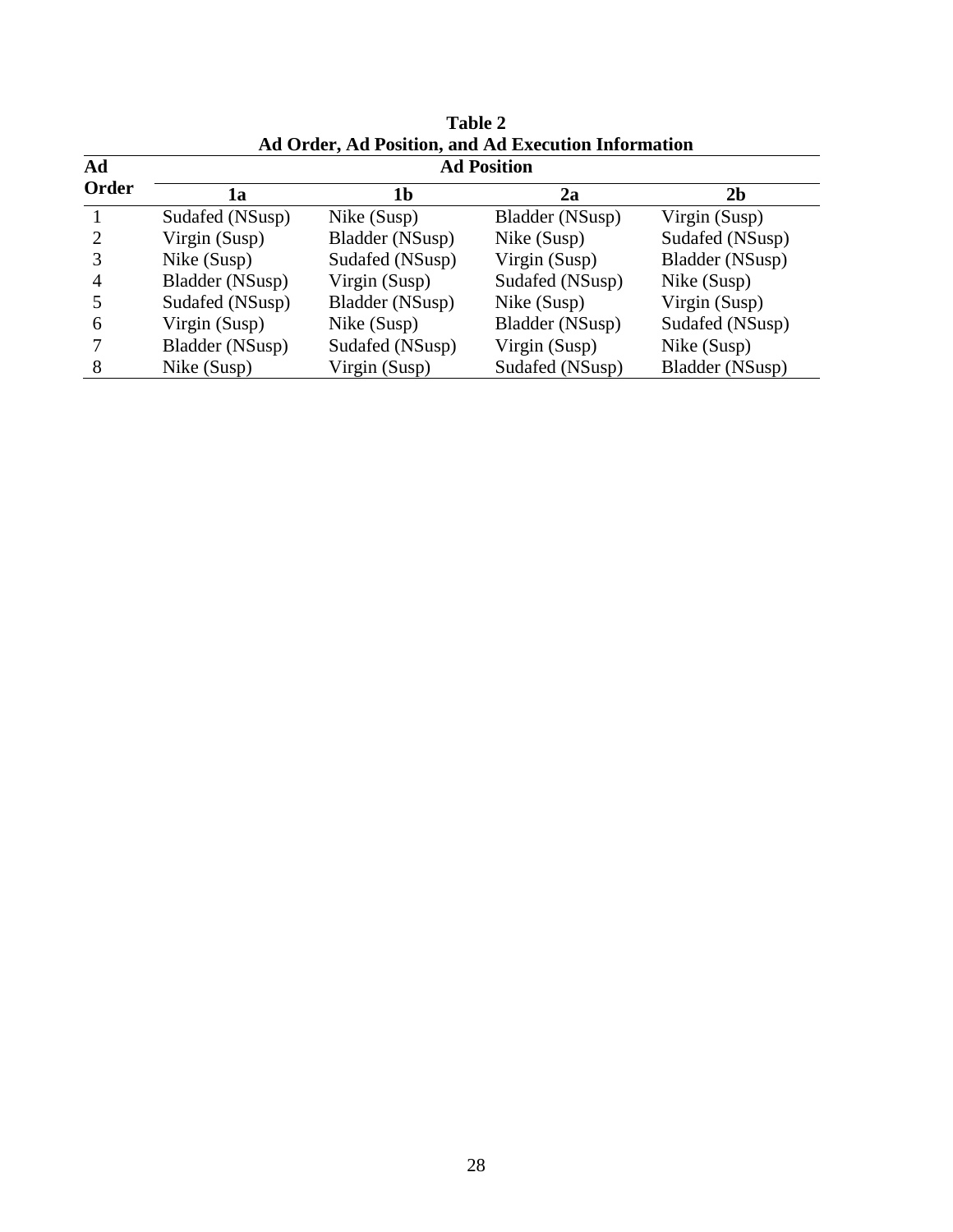| Niean Ad Response Based on Program Suspense and Ad Position (HT) |                    |                |        |                |  |
|------------------------------------------------------------------|--------------------|----------------|--------|----------------|--|
| $\boldsymbol{D} \boldsymbol{V}$ and                              | <b>Ad Position</b> |                |        |                |  |
| <b>Program Suspense</b>                                          | 1a                 | 1 <sub>b</sub> | 2a     | 2 <sub>b</sub> |  |
| <b>Ad Emotion</b>                                                |                    |                |        |                |  |
| High Suspense $(n=55)$                                           | 3.51               | 2.90           | 4.00   | 3.20           |  |
|                                                                  | (1.36)             | (1.61)         | (1.69) | (1.56)         |  |
| Low Suspense $(n=57)$                                            | 2.77               | 3.53           | 3.15   | 3.53           |  |
|                                                                  | (1.42)             | (1.50)         | (1.47) | (1.76)         |  |
| Control $(n=56)$                                                 | 2.89               | 3.21           | 2.90   | 3.15           |  |
|                                                                  | (1.34)             | (1.47)         | (1.49) | (1.56)         |  |
| $A_{ad}$                                                         |                    |                |        |                |  |
| High Suspense $(n=55)$                                           | 4.53               | 4.34           | 5.01   | 4.42           |  |
|                                                                  | (1.22)             | (1.55)         | (1.55) | (1.41)         |  |
| Low Suspense $(n=57)$                                            | 4.25               | 4.70           | 4.31   | 4.67           |  |
|                                                                  | (1.12)             | (1.37)         | (1.39) | (1.58)         |  |
| Control $(n=56)$                                                 | 4.32               | 4.54           | 4.45   | 4.52           |  |
|                                                                  | (1.10)             | (1.24)         | (1.20) | (1.31)         |  |
| $A_{br}$                                                         |                    |                |        |                |  |
| High Suspense $(n=55)$                                           | 4.69               | 4.35           | 5.25   | 4.61           |  |
|                                                                  | (1.08)             | (1.32)         | (1.40) | (1.34)         |  |
| Low Suspense $(n=57)$                                            | 4.62               | 5.19           | 4.41   | 4.79           |  |
|                                                                  | (1.05)             | (1.22)         | (1.11) | (1.46)         |  |
| Control $(n=56)$                                                 | 5.01               | 4.86           | 4.74   | 4.96           |  |
|                                                                  | (1.13)             | (1.21)         | (1.16) | (1.37)         |  |

Table 3 **Mean Ad Response Based on Program Suspense and Ad Position (H1)**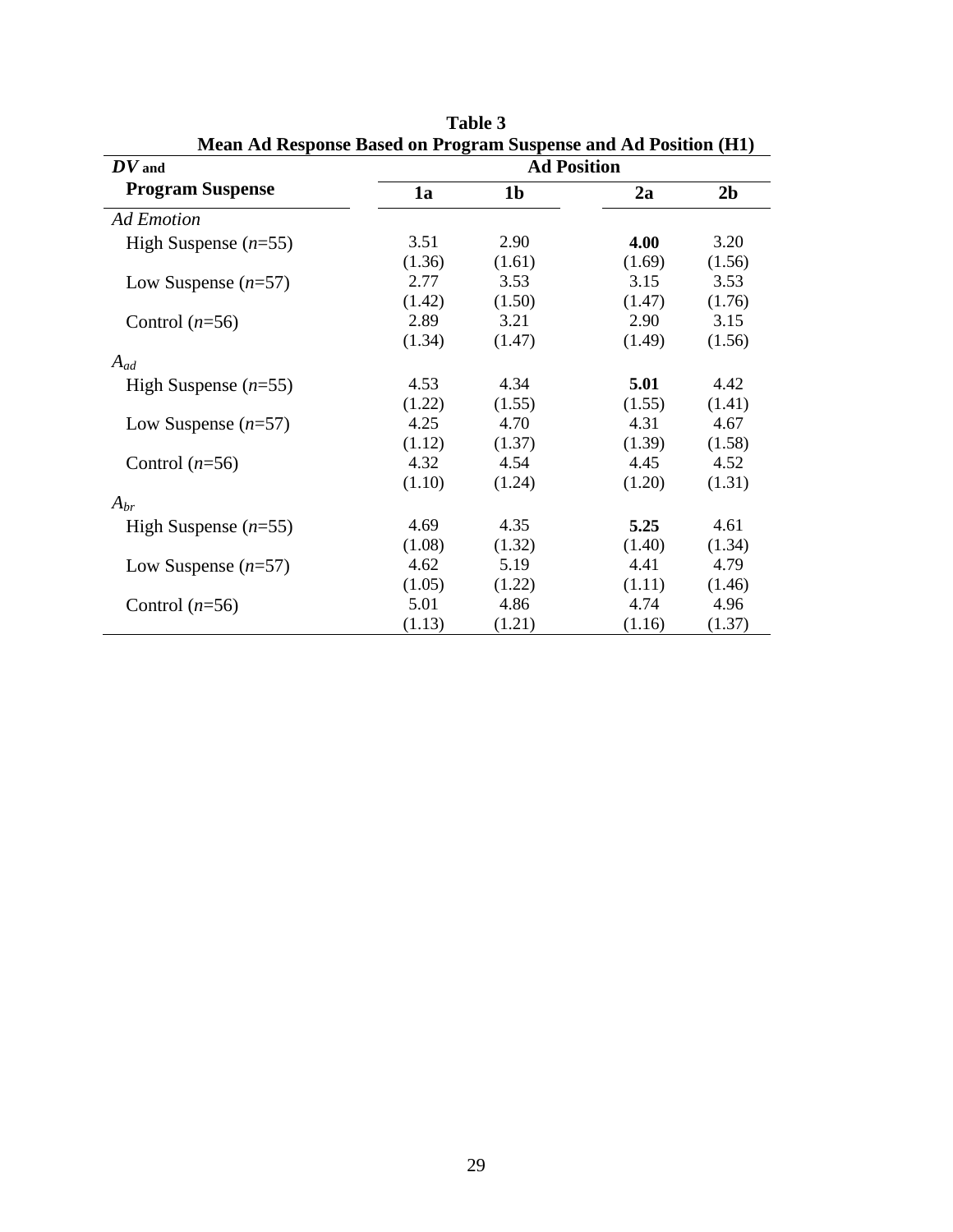|                                     | Trogram buspense and Au I osition on Au Response |                          |                         |  |  |
|-------------------------------------|--------------------------------------------------|--------------------------|-------------------------|--|--|
| $\boldsymbol{D} \boldsymbol{V}$ and | <b>Ad Position Contrast</b>                      |                          |                         |  |  |
| <b>Program Suspense</b>             | 1a v. 2a                                         | $1b$ v. $2a$             | $2b$ vs. $2a$           |  |  |
| <b>Ad Emotion</b>                   |                                                  |                          |                         |  |  |
| <b>High Suspense</b>                | $-0.49, F(1, 54)=4.92*$                          | $-1.10, F(1,54)=10.07**$ | $-0.80, F(1,54)=8.46**$ |  |  |
| Low Suspense                        | $-0.38, F(1,56)=2.30$                            | $0.38, F(1,56)=1.59$     | $0.38, F(1,56)=1.75$    |  |  |
| $A_{ad}$                            |                                                  |                          |                         |  |  |
| <b>High Suspense</b>                | $-0.47, F(1,54)=4.13*$                           | $-0.67, F(1,54)=4.73*$   | $-0.59, F(1,54)=4.84*$  |  |  |
| Low Suspense                        | $-0.06, F(1,56)=0.06$                            | $0.39, F(1,56)=1.68$     | $0.36, F(1,56)=1.64$    |  |  |
| $A_{br}$                            |                                                  |                          |                         |  |  |
| <b>High Suspense</b>                | $-0.56, F(1,54)=5.25*$                           | $-0.90, F(1,54)=9.88**$  | $-0.64, F(1,54)=7.51**$ |  |  |
| Low Suspense                        | $0.21, F(1,56)=0.88$                             | $0.78, F(1,56)=10.44$    | $0.38, F(1,56)=2.64$    |  |  |
| $*n < 05$                           |                                                  |                          |                         |  |  |

**Table 4 Test of H1: Within-Subjects Contrasts and F-values for the Effect of Program Suspense and Ad Position on Ad Response**

 $*{\rm p} < .05$ 

\*\*p  $< .01$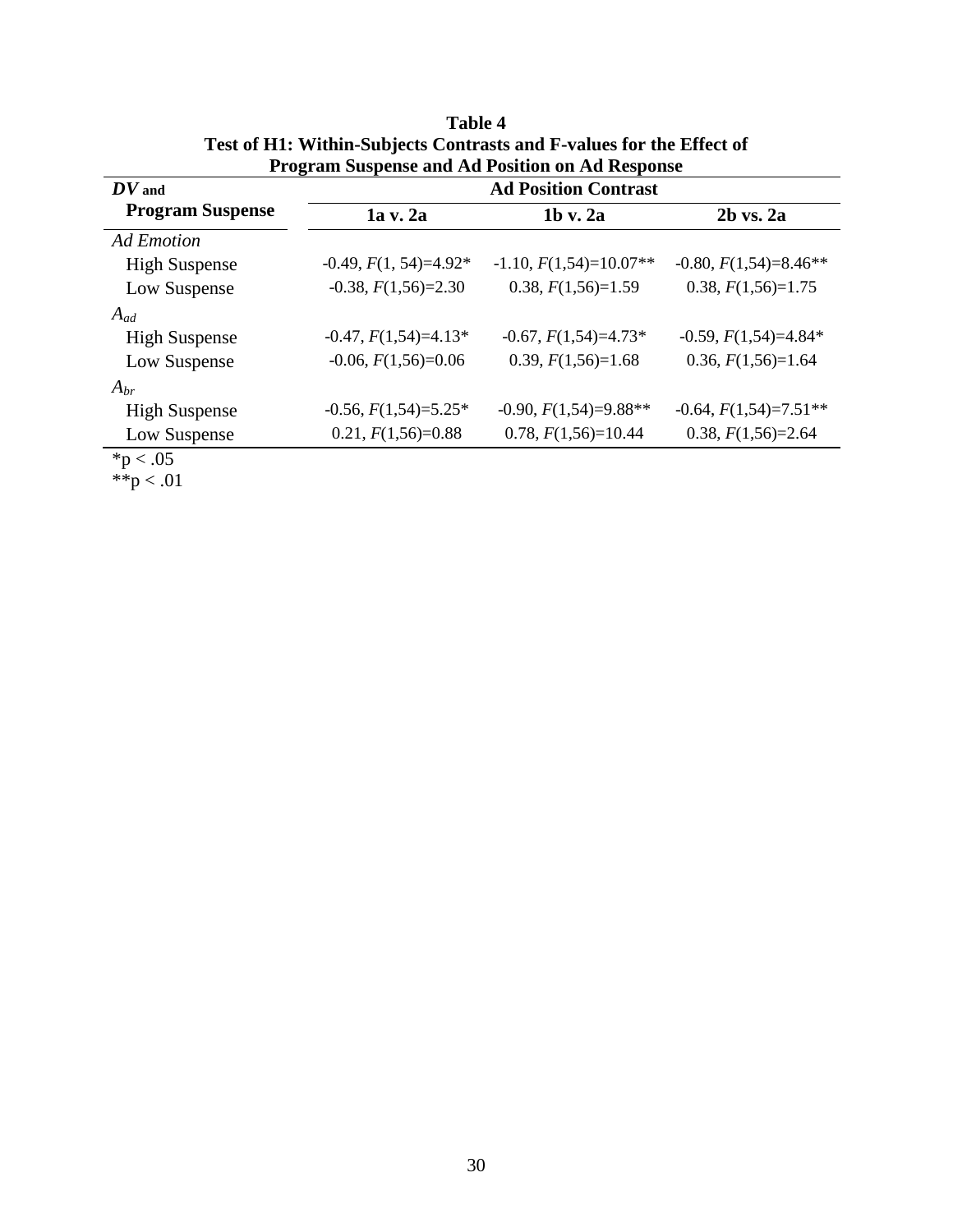| $\sqrt{2}$ , crain 1 $\sqrt{2}$ and $\omega$ and $\omega$ and $\omega$ for $\sqrt{2}$ contracts $\sqrt{2}$ |                    |                   |                   |                 |  |
|------------------------------------------------------------------------------------------------------------|--------------------|-------------------|-------------------|-----------------|--|
| $\boldsymbol{D}\boldsymbol{V}$ and                                                                         | <b>Ad Position</b> |                   |                   |                 |  |
| <b>Contrast</b>                                                                                            | 1a                 | 1b                | 2a                | 2 <sub>b</sub>  |  |
| Ad Emotion                                                                                                 | $F(2,165)=4.67**$  | $F(2,165)=2.37$   | $F(2,165)=7.68**$ | $F(2,165)=0.90$ |  |
| Control vs. High Suspense                                                                                  | $t(165)=-2.39*$    | $t(165)=1.06$     | $t(165)=-3.74**$  | $t(165)=0.18$   |  |
| Control vs. Low Suspense                                                                                   | $t(165)=0.45$      | $t(165)=-1.11$    | $t(165)=0.87$     | $t(165)=-1.24$  |  |
| Aad                                                                                                        | $F(2,165)=0.92$    | $F(2,165)=0.93$   | $F(2,165)=3.93*$  | $F(2,165)=0.42$ |  |
| Control vs. High Suspense                                                                                  | $t(165)=1.00$      | $t(165)=0.77$     | $t(165)=-2.12*$   | $t(165)=0.37$   |  |
| Control vs. Low Suspense                                                                                   | $t(165)=0.30$      | $t(165)=-0.59$    | $t(165)=0.52$     | $t(165)=0.55$   |  |
| Abr                                                                                                        | $F(2,165)=2.03$    | $F(2,165)=6.36**$ | $F(1,165)=6.60**$ | $F(2,165)=0.89$ |  |
| Control vs. High Suspense                                                                                  | $t(165)=1.56$      | $t(165)=2.16*$    | $t(165)=-2.19*$   | $t(165)=1.33$   |  |
| Control vs. Low Suspense                                                                                   | $t(165)=1.89$      | $t(165)=-1.38$    | $t(165)=1.42$     | $t(165)=0.65$   |  |
| * $p < .05$                                                                                                |                    |                   |                   |                 |  |

**Table 5 Between-subjects Comparison of Control, High Suspense and Low Suspense Groups (Overall F-values and t-values for Contrasts)**

\*\*  $p < .01$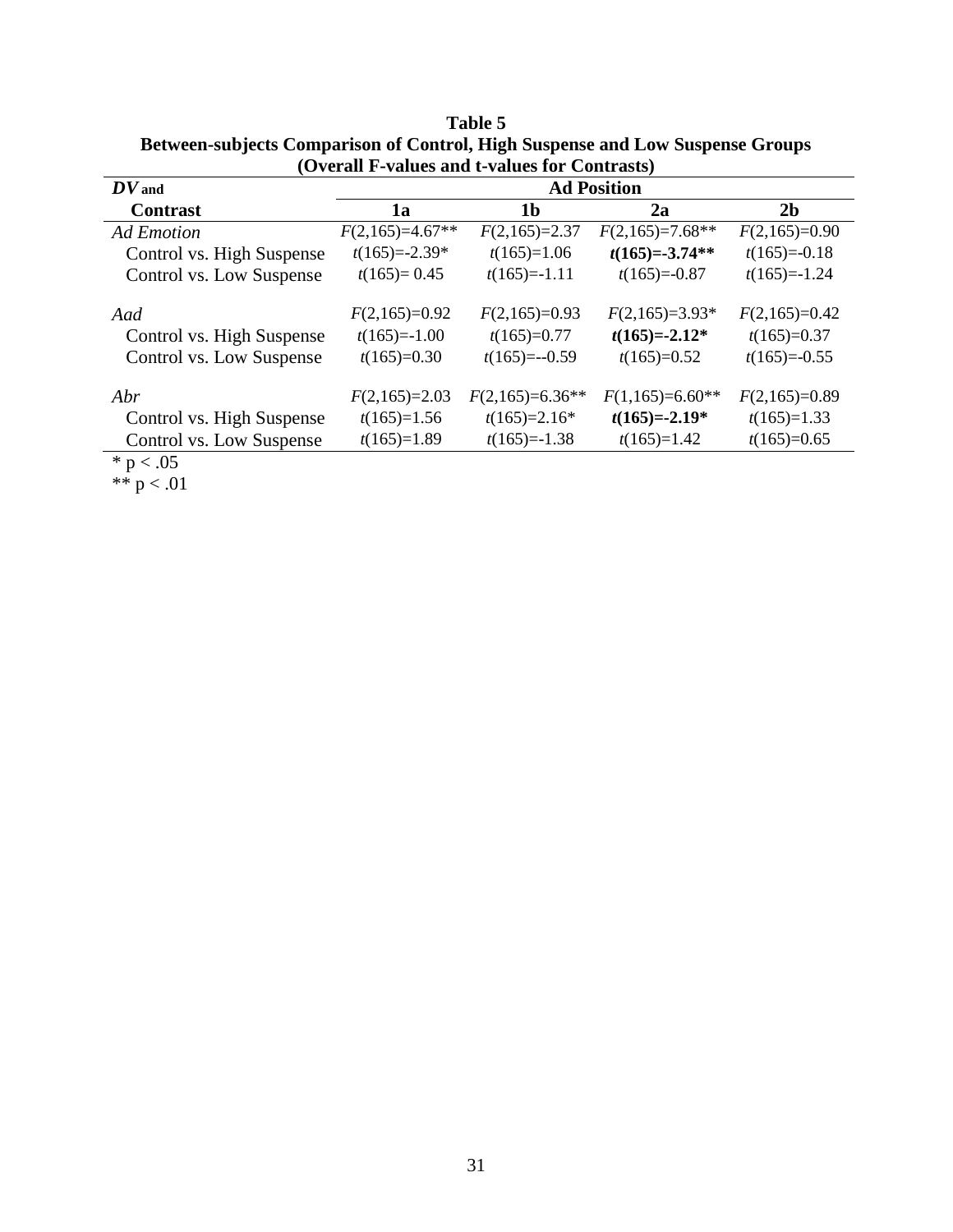|                                                                      | <b>Advertising Appeal</b> |                  |                       |                       |  |
|----------------------------------------------------------------------|---------------------------|------------------|-----------------------|-----------------------|--|
| DV                                                                   | <b>Suspenseful</b>        |                  | <b>Nonsuspenseful</b> |                       |  |
| <b>Predictors</b>                                                    | Standardized β            | t-value          | Standardized $\beta$  | t-value               |  |
| H3a: Ad Emotion                                                      |                           |                  |                       |                       |  |
| Manip Program Suspense (hi vs. lo)                                   | .01                       | 0.09, n.s.       | .01                   | 0.09, n.s.            |  |
| <b>Measured Program Suspense</b>                                     | .39                       | 2.46, $p < .05$  | .19                   | 1.16, n.s.            |  |
| Manip. Program Suspense $\times$<br><b>Measured Program Suspense</b> | $-.29$                    | $-1.95, p < .05$ | .05                   | 0.35, n.s.            |  |
| H3b: Aad                                                             |                           |                  |                       |                       |  |
| Manip Program Suspense (hi vs. lo)                                   | .04                       | 0.35, n.s.       | $-.07$                | $-0.69$ , <i>n.s.</i> |  |
| <b>Measured Program Suspense</b>                                     | .41                       | 2.67, p < .01    | $-.01$                | $-0.03$ , n.s.        |  |
| Manip Program Suspense $\times$<br><b>Measured Program Suspense</b>  | $-.47$                    | $-3.19, p < .01$ | .13                   | $0.75$ , n.s.         |  |
| H3c: Abr                                                             |                           |                  |                       |                       |  |
| Manip Program Suspense (hi vs. lo)                                   | .04                       | 0.38, n.s.       | .13                   | 1.23, n.s.            |  |
| <b>Measured Program Suspense</b>                                     | .32                       | 2.03, $p < 0.05$ | .09                   | 0.54, n.s.            |  |
| Manip Program Suspense $\times$<br><b>Measured Program Suspense</b>  | $-.17$                    | $-1.12$ , n.s.   | .07                   | 0.49, n.s.            |  |

# **Table 6 Test of H3: Interaction of Manipulated Program Suspense and Measured Program Suspense on Suspenseful and Nonsuspenseful Advertising**